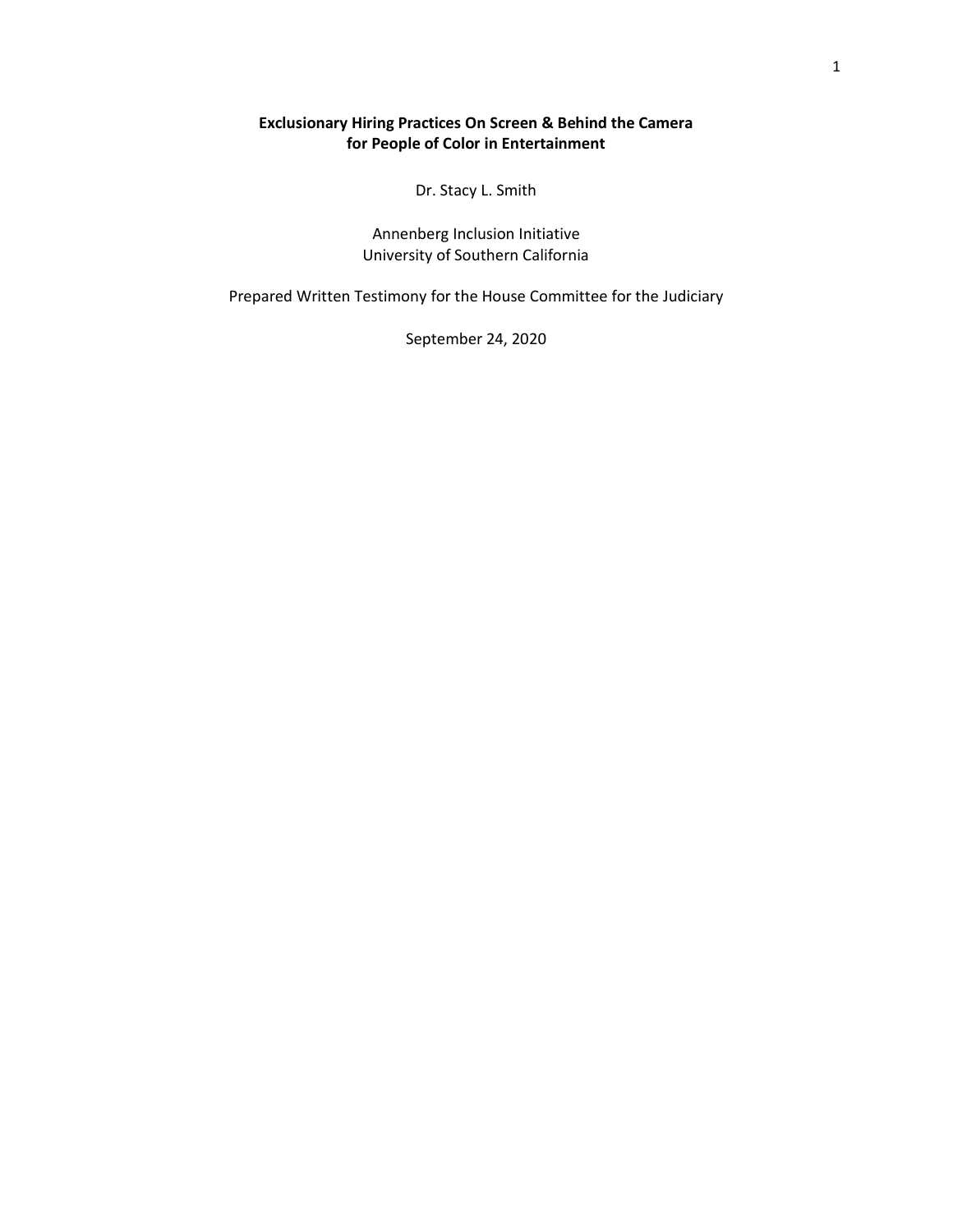Since 2005, I have been conducting research on diversity and inclusion on screen and behind the camera in entertainment. In 2008, I founded the Annenberg Inclusion Initiative at the University of Southern California to not only document patterns of exclusion in media but also to offer research-driven solutions for change. <sup>1</sup> Much of our work has focused on identity groups which are historically marginalized (i.e., gender, age, race/ethnicity, LGBTQ, people with disabilities, mental health conditions) by the entertainment industry in general and the film business in particular. Our team has also examined barriers facing content creators behind the camera in film as well as factors related to box office performance.

Using this body of work, my written remarks are framed below for the House Committee for the Judiciary hearing on "Diversity in America: The Representation of People of Color in the Media." This prepared statement seeks to answer four central questions about the exclusion of the BIPOC (Black, Indigenous, People of Color) community in film: 1) what is the inclusion profile of BIPOC characters on screen in popular film?, 2) who calls the shots behind the camera in popular films?, 3) what are the barriers facing people of color as directors of feature fictional films?, and 4) what are concrete solutions for creating career sustainability for the BIPOC community in Hollywood and viable change?

A few caveats are important to note before addressing these queries. My remarks focus on film, as motion pictures are often the most exclusionary when examining cross media comparisons (e.g., TV, streaming). Given that this hearing is about media, footnotes address patterns of inclusion in television content (broadcast, basic and premium cable) and digital scripted series. In this way, this document provides a holistic overview of exclusionary hiring practices across different delivery mechanisms (I.e., film, tv, streaming). Additionally, it is important to understand trends in storytelling from an intersectional perspective. Racial/ethnic characters, in combination with other identity factors (e.g., gender, sexual orientation, disability, age), tend to be erased on screen. As such, this document tries to highlight the unique challenges facing women of color in film and incorporates other identity factors when data was available.

This document also begins with the assumption that media exposure can contribute to negative and positive effects in society. Studies show that media can be both an independent and interactive factor that contributes to the socio-emotional, cognitive, and/or behavioral development of youth.<sup>2</sup> Media messages can also impact adults. These assumptions are a given based on over 50 years of empirical research and theorizing and thus effect studies are not reviewed in this document. Rather, we focus on employment patterns and labor issues facing on screen and behind the camera talent in storytelling. Given the focus on fictional narratives, we do not address inclusion in more realistic forms of media content (e.g., documentaries, news) or the impact of exposure to stories framed as news, reality series or current events.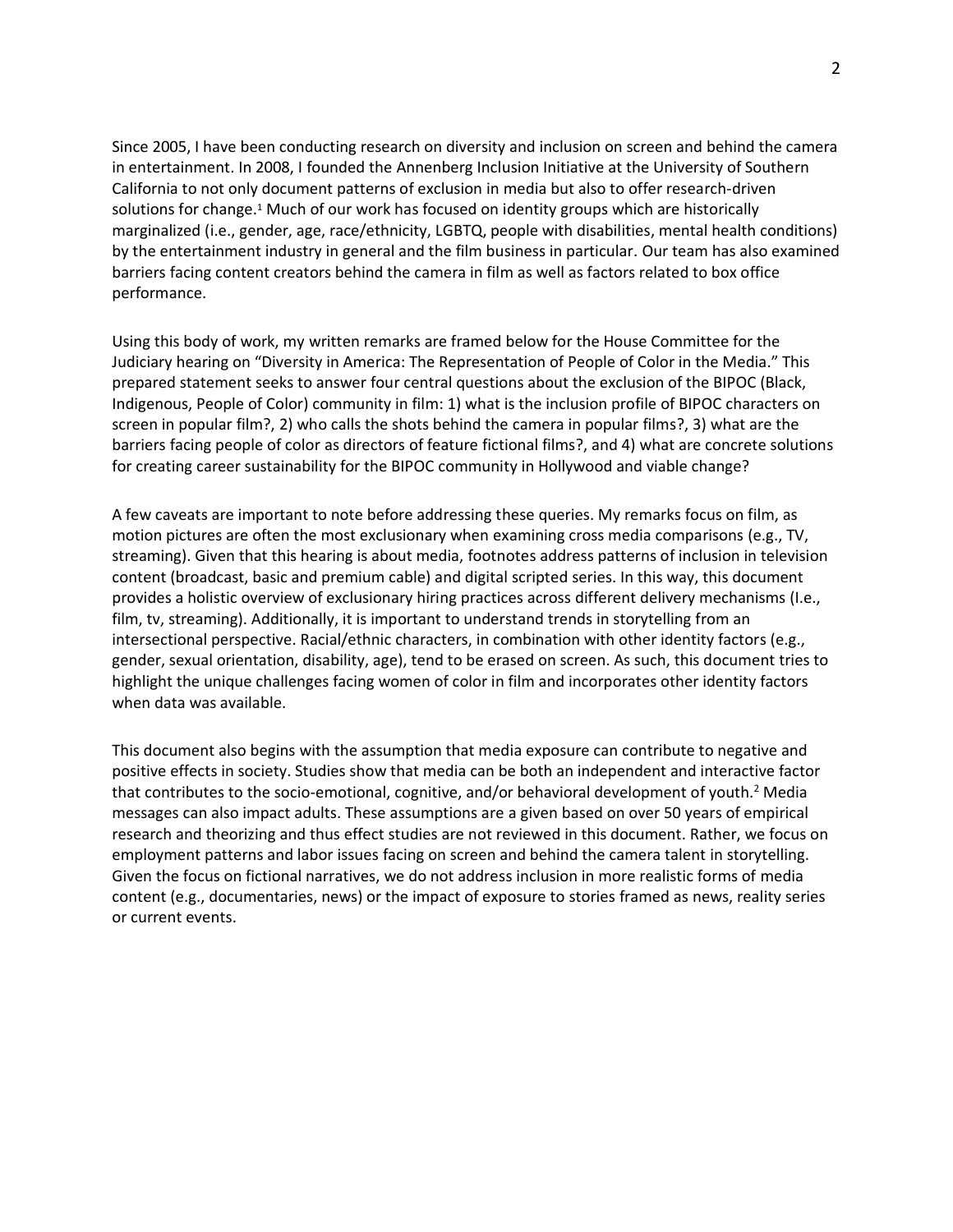#### **On Screen Patterns**

This section seeks to answer the following central question, *what is the inclusion profile for BIPOC characters on screen in popular film?* To answer this query, we have conducted a longitudinal content analysis of the 100 top-grossing movies from 2007 to 2019.<sup>3</sup> Put differently, this study has assessed 1,300 of the most popular films in the U.S. and more than 55,000 speaking characters over time. While we look at multiple indicators of representation, two are particularly relevant to this report. The first pertains to leading or co leading characters that drive the action or carry the plot. We also capture every named or discernable speaking character on screen. Speaking characters only need to utter one word independently to be counted in this study. This is a very low bar!

Focusing first on leads/co leads, only 17% were from underrepresented racial/ethnic groups across the sample of 1,300 movies.<sup>4</sup> As shown in Table 1, 2019 was an all-time high with 32 films depicting an underrepresented lead/co lead. Not only was 2019 higher than 2007 but also was meaningfully different than 2018.

Disaggregating the 2019 findings is important, as the 32 movies had 37 leads/co leads of which 20 were Black, 4 Asian, 2 Hispanic/Latino, 1 Middle Eastern/North African (MENA), and 10 Multiracial/ Multiethnic. It is important to note that Hispanic/Latinos are the largest minority group in the U.S. (18.5% of population) and the largest group of ticket buyers at the box office (21%), and were relegated to only 2 leads/co leads across the 100 top movies of 2019.<sup>5</sup>

| Year  | % of UR Leads/<br>Co Leads | % of UR Female<br>Leads/Co Leads |  |  |
|-------|----------------------------|----------------------------------|--|--|
| 2007  | 13%                        | 1%                               |  |  |
| 2008  | 13%                        | 4%                               |  |  |
| 2009  | 17%                        | 4%                               |  |  |
| 2010  | 12%                        | 5%                               |  |  |
| 2011  | 9%                         | 5%                               |  |  |
| 2012  | 12%                        | 2%                               |  |  |
| 2013  | 16%                        | 3%                               |  |  |
| 2014  | 18%                        | 4%                               |  |  |
| 2015  | 13%                        | 3%                               |  |  |
| 2016  | 14%                        | 3%                               |  |  |
| 2017  | 21%                        | 4%                               |  |  |
| 2018  | 27%                        | 11%                              |  |  |
| 2019  | 32%                        | 17%                              |  |  |
| Total | 16.7%                      | 5.1%                             |  |  |

**Table 1 Percentage of Underrepresented Leads/Co Leads Across 1,300 Films: 2007-2019**

 *Note*: Each year we assess the 100 top films. Thus, for each year indicators represent the total number of leads / co leads from the designated group.

The results for all independent speaking or named characters are presented in Table 2. Most characters across the 100 top-grossing films of 2019 were White (65.7%), 15.7% Black, 4.9% Hispanic/Latino, 7.2%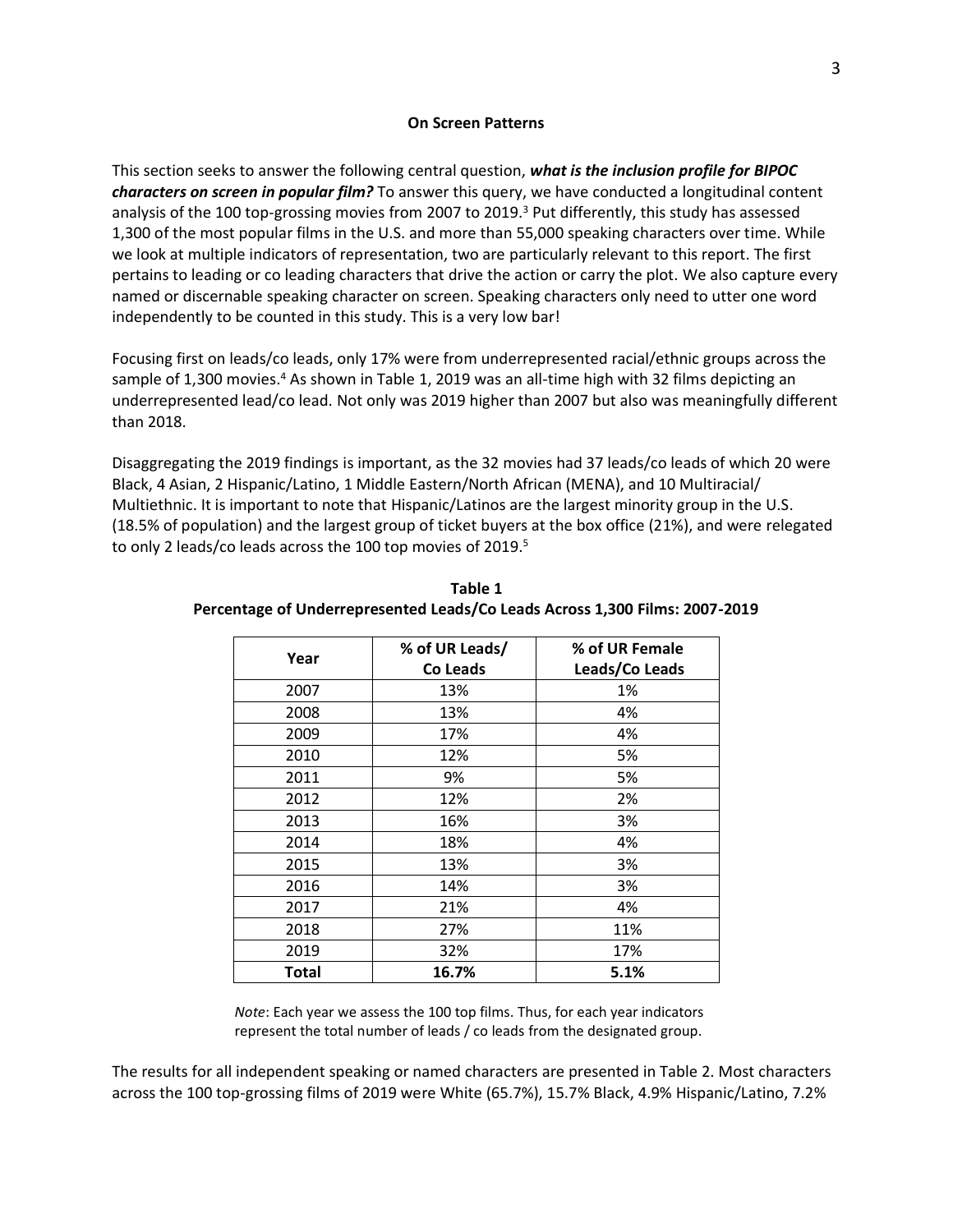Asian, 1.6% Middle Eastern/North African, <1% American Indian/Alaskan Native, <1% Native Hawaiian/Pacific Islander, and 4.4% Multiracial/Multiethnic.<sup>6</sup> In total, 34.3% of all speaking or named characters were from underrepresented racial/ethnic groups which is notably below U.S. Census  $(39.9\%)$ .<sup>7</sup>

| Year | White | <b>Black</b> | Latino | Asian | AI/AN    | NH/PI    | <b>MENA</b> | <b>Multiracial</b> |
|------|-------|--------------|--------|-------|----------|----------|-------------|--------------------|
| 2007 | 77.6% | 13.0%        | 3.3%   | 3.4%  | .1%      | .1%      | 2.3%        | < 0.01%            |
| 2008 | 71.2% | 13.2%        | 4.9%   | 7.1%  | .2%      | .4%      | 2.8%        | .1%                |
| 2009 | 76.2% | 14.7%        | 2.8%   | 4.7%  | .2%      | .1%      | 1.2%        | $< .01\%$          |
| 2010 | 77.6% | 10.3%        | 3.9%   | 5.0%  | .4%      | .1%      | 2.6%        | .2%                |
| 2011 | 77.1% | 9.1%         | 5.9%   | 4.1%  | .4%      | .4%      | .7%         | 2.4%               |
| 2012 | 76.3% | 10.8%        | 4.2%   | 5.0%  | .2%      | < 0.01%  | 3.3%        | .1%                |
| 2013 | 74.1% | 14.1%        | 4.9%   | 4.4%  | .3%      | $\Omega$ | 1.1%        | 1.2%               |
| 2014 | 73.1% | 12.5%        | 4.9%   | 5.3%  | .1%      | < 0.01%  | 2.9%        | 1.2%               |
| 2015 | 73.7% | 12.2%        | 5.3%   | 3.9%  | .3%      | .3%      | .7%         | 3.6%               |
| 2016 | 70.8% | 13.5%        | 3.1%   | 5.6%  | .1%      | .7%      | 3.4%        | 2.7%               |
| 2017 | 70.7% | 12.1%        | 6.2%   | 4.8%  | .5%      | .1%      | 1.7%        | 3.9%               |
| 2018 | 63.7% | 16.9%        | 5.3%   | 8.2%  | $0.01\%$ | .4%      | 1.5%        | 4.0%               |
| 2019 | 65.7% | 15.7%        | 4.9%   | 7.2%  | .4%      | .2%      | 1.6%        | 4.4%               |

**Table 2 Prevalence of Character Race/Ethnicity On Screen by Year: 2007-2019**

*Note*: Latino refers to Hispanic/Latino, AI/AN refers to American Indian/Alaskan Native, NH/PI refers to Native Hawaiian/Pacific Islander, and MENA refers to Middle Eastern/North African. Across 104 indicators, 33 cells (32%) represent a group's prevalence under 1% within a given year and 67 (64%) represent a proportion under 5%.

These findings have moved little over time. Though we have seen *decreases* in the percentage of White characters from 2007, Black, Hispanic/Latino, Asian, and characters from other racial/ethnic groups have not meaningfully increased (5 percentage points) in 13 years. Matter of fact, the percentage of speaking characters from the largest racial/ethnic minority groups (i.e., Black, Hispanic/Latino, Asian) were lower in 2019 than they were in 2018.

Presenting findings across all movies per year may mask important deviation (I.e., highs, lows) within the sample. As a result, the following analyses looked at how many films erased characters from underrepresented racial/ethnic groups on screen altogether. The analysis focused on women and girls, as research has continuously demonstrated that men and boys are more likely to be depicted on screen.<sup>8</sup>

As shown in Table 3, an epidemic of invisibility faces all non-white girls and women on screen in storytelling. In 2019, 33 of 100 top films erased Black girls and women from appearing on screen, 55 deleted Asian and Asian American females, 71 movies were devoid of Hispanic/Latinas, and 92 excised Middle Eastern/North African (MENA) women and girls. Females identifying as Indigenous were virtually obliterated from all on screen portrayals.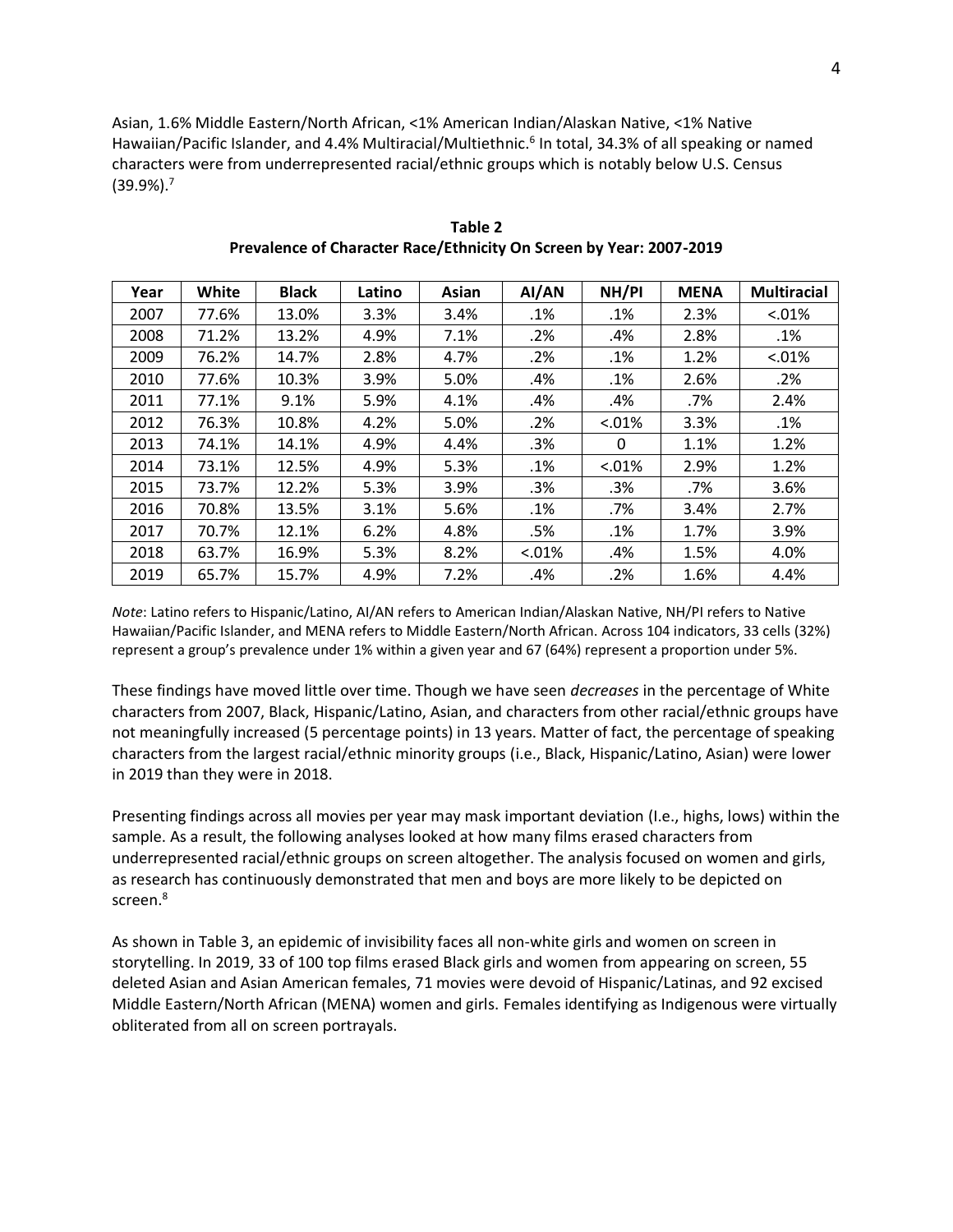| <b>Racial/Ethnic Group</b>       | All<br><b>Speaking</b> | Female<br><b>Speaking</b> |
|----------------------------------|------------------------|---------------------------|
|                                  | <b>Characters</b>      | <b>Characters</b>         |
| White                            | 4                      |                           |
| Hispanic/Latino                  | 44                     | 71                        |
| <b>Black</b>                     | 15                     | 33                        |
| Asian                            | 36                     | 55                        |
| American Indian/Alaskan Native   | 94                     | 97                        |
| Native Hawaiian/Pacific Islander | 96                     | 99                        |
| Middle Eastern/North African     | 80                     | 92                        |
| Multiracial/Multiethnic          | 33                     | 45                        |

**Table 3 Epidemic of Invisibility On Screen by Race/Ethnicity across the 100 Top-Grossing Films of 2019**

If we intersect women and girls of color with our measures of LGBTQ or characters with disabilities, the numbers become even more dire.<sup>9</sup> Almost all films (96) rendered underrepresented women from the LGBTQ community invisible. Similar erasure occurred for underrepresented girls and women with a disability who were missing from 92 out of 100 movies. Even more alarming, 498 movies erased transgender women of color across the 500 top U.S. films from 2014-2019. Clearly, the movie business is not motivated to ensure that the world we see on screen reflects the world we live in.

The above analyses focus on mere prevalence on screen. But stereotyping is also alive and well in storytelling.<sup>10</sup> Research in this vein typically looks at the nature or context of roles involving different races/ethnicities. To illuminate these tired tropes, one must look no further than our analysis of Hispanic/Latinos across the 200 top films of 2017 and 2018 (see Table 4).

| <b>Attribute</b>    | <b>All Speaking</b><br><b>Characters</b> | Top<br><b>Billed Characters</b> |
|---------------------|------------------------------------------|---------------------------------|
| Criminal            | 24%                                      | 28%                             |
| Low Income          | 13%                                      | 17%                             |
| Immigrant           | 3%                                       | 5%                              |
| Religious           | 21%                                      | 26%                             |
| Isolated            | 36%                                      | 60%                             |
| Temperamental/Angry | 12%                                      | 21%                             |
| Total               | 262                                      | 72                              |

**Table 4 Attributes of Hispanic/Latino Characters across 200 Popular Films: 2017-2018**

 *Note*: Each column refers to Hispanic/Latino characters among the group. The first 5 actors listed on Studio System were designated as those receiving top billing.

Just under a quarter (24%) of all of Hispanic/Latino speaking characters and 28% of top billed talent within this group were depicted as law breakers across a range of violent and non-violent crimes. Over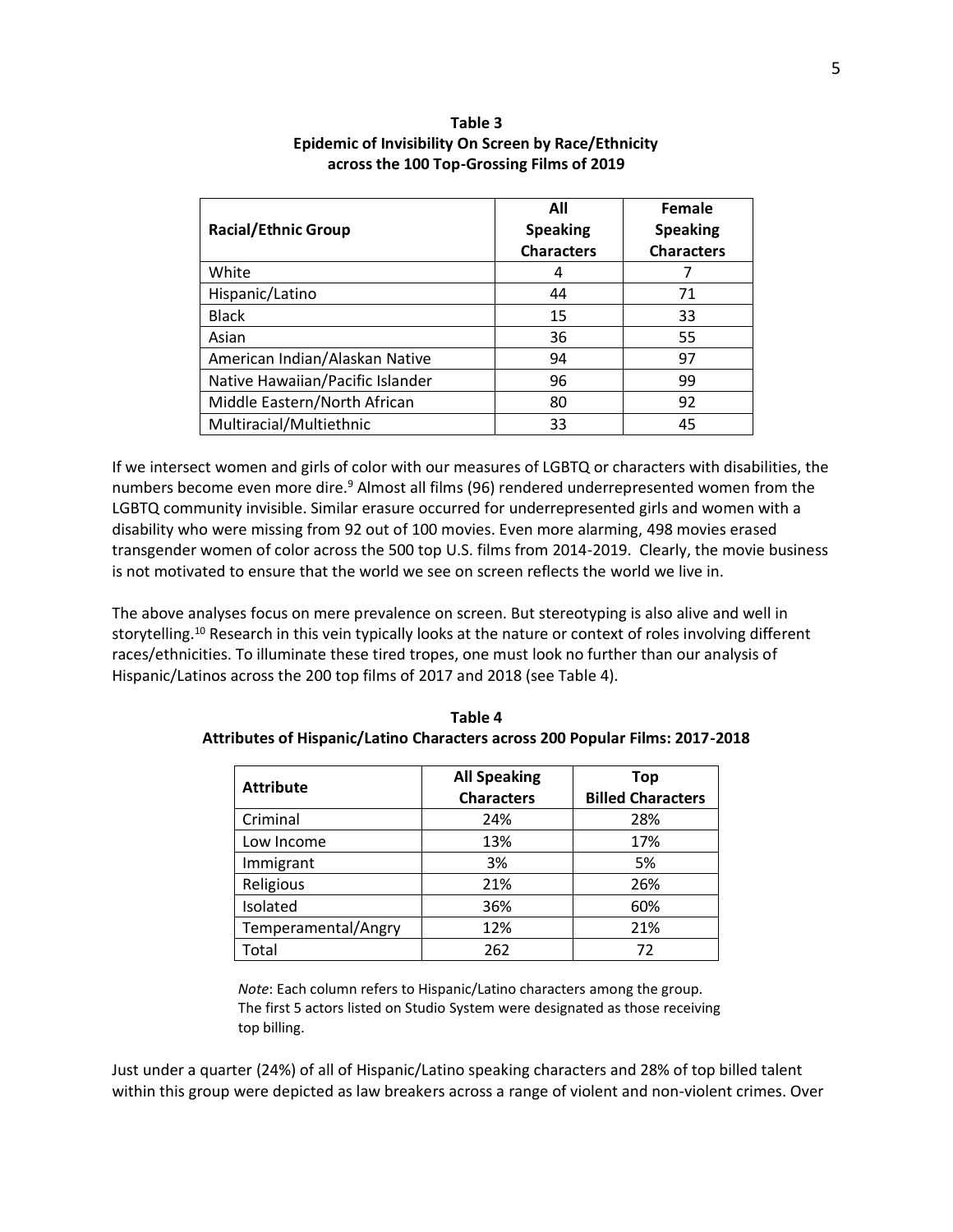half (61.9%) of all characters engaged in illegal activity were depicted as gang members or drug dealers. Thirty-eight percent of criminals were shown committing fraud, thievery, or murder or were portrayed as previously incarcerated. One-sixth (17%) of all top billed Hispanic/Latino talent and one-eighth (13%) of all speaking characters were shown poor or impoverished on screen. Apparently, the bias in film is to write and cast Hispanic/Latinos characters in poor, isolated, and criminal roles which may have harmful in group and out group effects on the audience. $^{11}$ 

Scholars have found similar patterns when investigating tropes surrounding Hispanic/Latinos as well as other racial/ethnic groups.<sup>12</sup> In her research article, Mok<sup>13</sup> overviews antiquated stereotypes of the Asian and Asian American community in Hollywood (e.g., *Dragon Lady, Fu Manchu, Noble Sufferer, Charlie Chan, Geisha*) and Shaheen <sup>14</sup> delineates the portrayal of Arab characters (e.g., *Villains, Sheikhs, Maidens,* and geographically specific stereotypes of Egyptians and Palestinians), while the MENA Arts Advisory Council<sup>15</sup> examined tropes in prime-time and streaming television (e.g., *Tokens, Threats, Foreigners*). These are similar to the stereotypes captured by the Pop Culture Collaborative and Pillars Foundation<sup>16</sup> in film (e.g., *Terrorist/Hijacker, Sheikh, Killer Kids, Siren or Silent, Haters, Redeemers, Good Muslims, Bad Muslims*). In terms of Black and African American characters, Bogle has outlined the negative and demeaning stereotypes found in the early days of Hollywood that are still being perpetuated today.<sup>17</sup>

Summing up, the movie business knows how to marginalize and perpetuate inequality in storytelling. Whether we look at leading/co leading protagonists or those that only speak one word on screen, the erasure and stereotyping of underrepresented racial/ethnic groups persists over time. To understand what factors might be contributing to these on-screen trends, one only must look behind the camera. This is the focus of the next section of this brief.

# **Behind the Camera Employment Patterns**

This section answers the question, *who calls the shots behind the camera in popular film?* Across 1,300 of the top-grossing films in the U.S., we examined the number and percentage of directors from underrepresented racial/ethnic groups. Of course, directors are not only the top leadership position on a film but set the agenda for casting and crewing up production teams. Focusing first on 2019, out of 112 directors, a full 80.4% were White and 19.6% (*n*=22) were from underrepresented racial/ethnic groups.<sup>18</sup> Nine of the 22 helmers were Multiracial/Multiethnic (8%), 7 were Black (6.3%), 4 were Asian (3.6%), and 2 were Hispanic/Latino (1.8%).

Looking across the 13-year sample (see Table 5), we zeroed in on the three largest racial/ethnic groups (i.e., Black, Hispanic/Latino, Asian) in the director's chair. Only 6% (*n*=88) of all directors were Black alone or in combination with another racial/ethnic group. The number of Black directed films across 2019 (9) decreased from a 13-year high in 2018 (15). 2019 movies were not different from those in 2007 (8 movies), in terms of hiring Black directors. The majority (*n*=80; 90.9%) of these helmers across the 13 year sample were men while only 7 different directors were Black women: Gina Prince-Bythewood, Kasi Lemmons, Melina Matsoukas, Sanaa Hamri, Stella Meghie, Tina Gordon, and Ava Duvernay, who directed two movies over the sample time frame.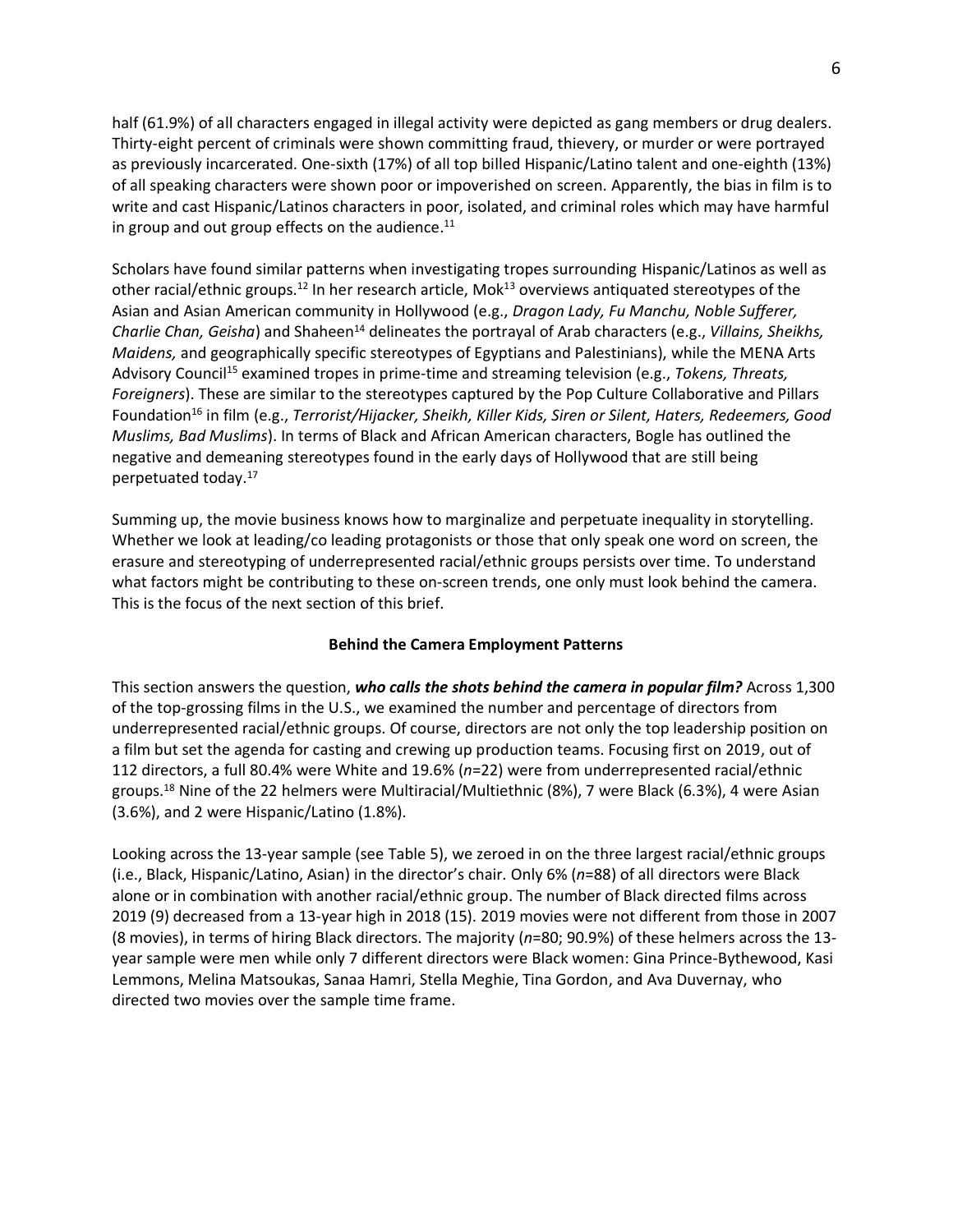**Table 5 Number of Black, Hispanic/Latino, and Asian Directors by Gender & Year: 2007-2019**

| Year         | <b>Black</b><br>Men | <b>Black</b><br>Women | H/L<br>Men     | H/L<br>Women    | Asian<br>Men   | Asian<br>Women  | <b>Total</b> |
|--------------|---------------------|-----------------------|----------------|-----------------|----------------|-----------------|--------------|
| 2007         | 8                   | 0                     | 3              | 0               | 3              | 0               | 112          |
| 2008         | 5                   | $\overline{2}$        | $\overline{2}$ | 0               | $\overline{2}$ | 1               | 112          |
| 2009         | 7                   | 0                     | 7              | 0               | 1              | 0               | 111          |
| 2010         | 5                   | $\mathbf 0$           | $\overline{2}$ | 0               | 4              | $\mathbf 0$     | 109          |
| 2011         | $\overline{2}$      | $\pmb{0}$             | 3              | 0               | 3              | $\mathbf{1}$    | 108          |
| 2012         | 6                   | $\pmb{0}$             | $\overline{2}$ | 0               | $\overline{2}$ | 0               | 121          |
| 2013         | 7                   | $\pmb{0}$             | 5              | 0               | 6              | $\mathbf 0$     | 107          |
| 2014         | 4                   | 1                     | 8              | 0               | 0              | 0               | 107          |
| 2015         | 4                   | 0                     | 3              | 0               | 6              | 0               | 107          |
| 2016         | $\overline{7}$      | 0                     | $\overline{2}$ | $\mathbf{1}$    | 4              | 1               | 120          |
| 2017         | 5                   | 1                     | 8              | 0               | 4              | $\mathbf 0$     | 109          |
| 2018         | 14                  | 1                     | 3              | 0               | 4              | 0               | 112          |
| 2019         | 6                   | 3                     | $\overline{2}$ | 2               | 6              | 0               | 112          |
| <b>Total</b> | 5%<br>$(n=80)$      | $1%$<br>$(n=8)$       | 3%<br>$(n=50)$ | $1%$<br>$(n=3)$ | 3%<br>$(n=45)$ | $1%$<br>$(n=3)$ | 1,447        |

The presence of Black directors behind the camera has been associated with on screen portrayals. Black directors were more likely than non-Black directors in 2019 to have Black leads/co leads (100%, 14.3%, respectively) and Black speaking or named characters on screen (53.1%, 12.1% respectively). The prevalence of Black women and girls also increased on screen with Black helmers (vs. non-Black; 21.9% vs. 4.4% respectively).

The numbers and percentages for Asian and Hispanic/Latino directors also have been abysmal. Using our 1,300-film sample, only 3% of helmers were Asian or Asian American. 2019 was not different than 2018 or 2007 in hiring patterns for Asian directors. In 13 years, only three Asian women have helmed one of these large budget films. However, this number reduces to two individual women as one female director worked twice (i.e., Jennifer Yuh Nelson). The other Asian woman director had her credit contested on *Slumdog Millionaire*. <sup>19</sup> Similar to Black directors, Asian helmers were more likely to have Asian characters on screen than non-Asian directors (27.3% vs. 5.9%). Our 2019 findings replicate what we have found in earlier research across 500 movies.<sup>20</sup>

Hispanic/Latinos only accounted for 4% (*n*=53) of directors across 1,300 movies. No changes have been observed over time; 2019 did not deviate meaningfully from 2018 or 2007. It is important to note that of the 53 Hispanic/Latino helmers, only three were women.<sup>21</sup> If we were to report on the percentage of Latinx or U.S. born Latino or Afro-Latino directors, these numbers fall precipitously.<sup>22</sup> Matter of fact, only 18 of the 53 directors across these 1,300 films were born in the U.S. and only 2 were Afro-Latino.

Overall, inclusion in the director's chair has been associated with onscreen visibility and representation. But, we also have evidence that underrepresented directors are associated with below the line hiring patterns. <sup>23</sup> Our research shows that across 300 top films from 2016-2018, few underrepresented artists were hired in key production jobs.<sup>24</sup> Only 10.3% of producers were underrepresented (men=90, women=12), 15.4% of cinematographers and/or directors of photography (men=41, women=0), 5.7% of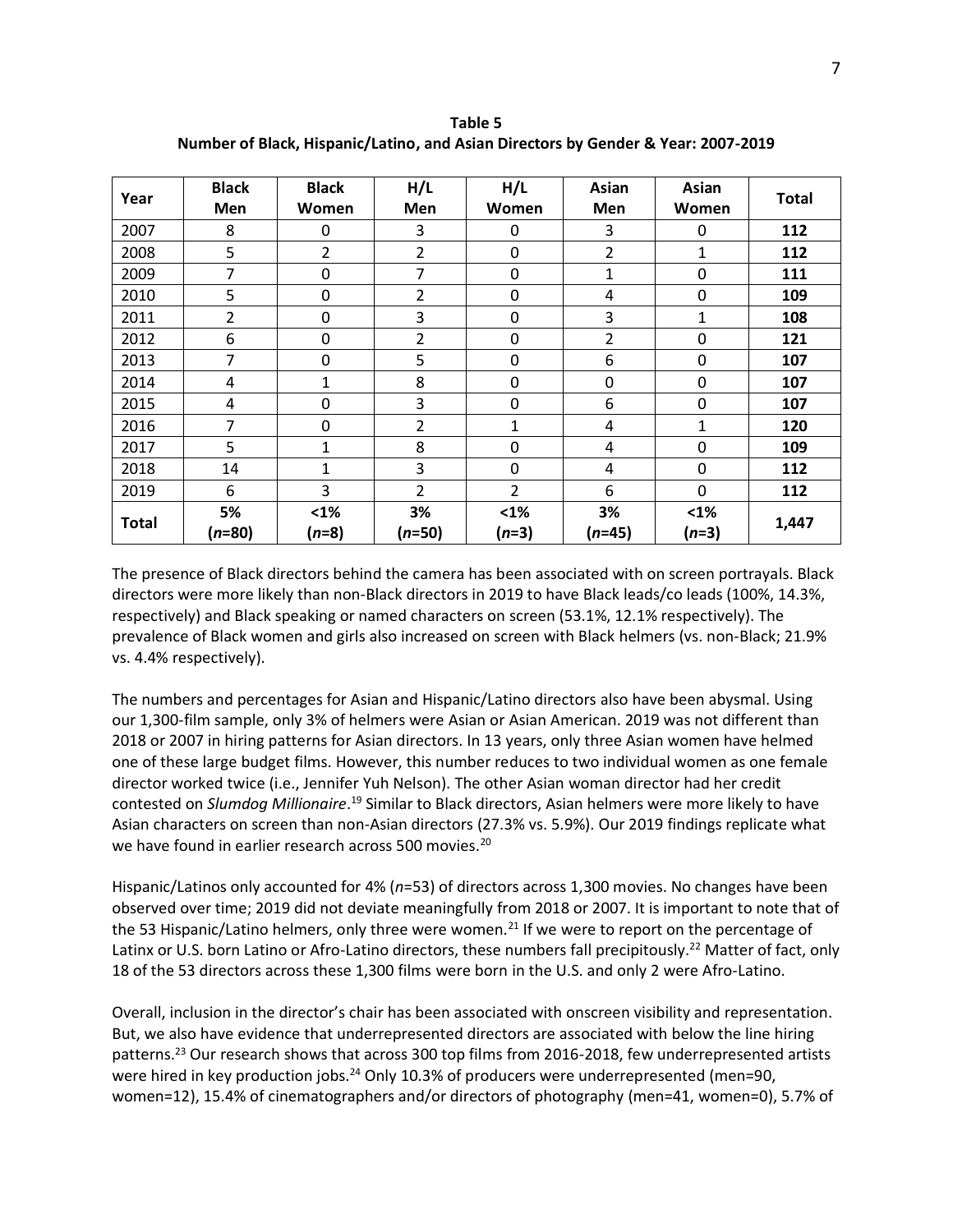editors (men=15, women=6), 9.5% of composers (men=28, women=1), 5.9% of production designers (men=12, women=4), 13.2% costume designers (men=7, women=29), and 12.7% of casting directors (men=5, women=43).

The proportion of underrepresented crew across these six positions was significantly different when an underrepresented director was attached to a film versus a white helmer. Across films with an underrepresented director, 23.5% of the crew belonged to an underrepresented racial/ethnic group compared to 7.1% when the director was white.

One possible explanation for the lack of inclusion in the director's chair is the profile of executive management teams across Hollywood studios. Based on research<sup>25</sup> released in early 2020 and examining leadership positions across 11 "major and mid-major studios," 91% of Chairs/CEOs were White, 93% of "senior executives," and 86% of "unit heads" (as defined in the report as "casting, marketing, legal and other core studio functions") were from underrepresented racial/ethnic groups. Without inclusion in the executive ranks, it will be very difficult for these companies to create diversity and belonging across their movie slates and production teams for top feature films.

#### **Barriers Facing Underrepresented Directors**

Besides the composition of the executive ranks, our work has also explored the reasons or explanations for the lack of inclusion in the director's chair.<sup>26</sup> More specifically, we have asked *what barriers or impediments face underrepresented directors of narrative films?* To answer this question, we draw on our qualitative work completed with the Sundance Institute and funded by the Research: Art Works Programs at the National Endowment for the Arts. For this project, we interviewed 20 emerging and seasoned narrative directors about the barriers they experienced navigating fictional film careers. While the sample size was small, the findings mirror those from our other qualitative studies asking women helmers and decision makers (e.g., executives, agents) about the impediments female film directors face in the narrative space.<sup>27</sup> The findings illuminate not only the experiences of underrepresented directors but how industry biases and beliefs impact career paths and result in an industry with skewed employment patterns on screen and behind the camera.

The barriers are displayed in Table 6. Ninety percent of the underrepresented directors indicated they faced a financial impediment working in film. As we stated in this report, "the barrier reflects low or intermittent pay for work, the time filmmakers spend developing projects, and the difficulty obtaining financing" (2014, p. 18). As noted in the press, on panels and in discussions about barriers to entry in the film business, financial resources are a common impediment for those who do not hail from generational wealth. It should be noted that a lack of inherited or familial wealth due to class and/or race/ethnicity was also spontaneously mentioned specifically by 25% of participants in the study.<sup>28</sup> A similar general financial impediment was noted by female filmmakers in other research,<sup>29</sup> though the percentage of women reporting this barrier was substantially lower (37.2%) than what we found with underrepresented directors.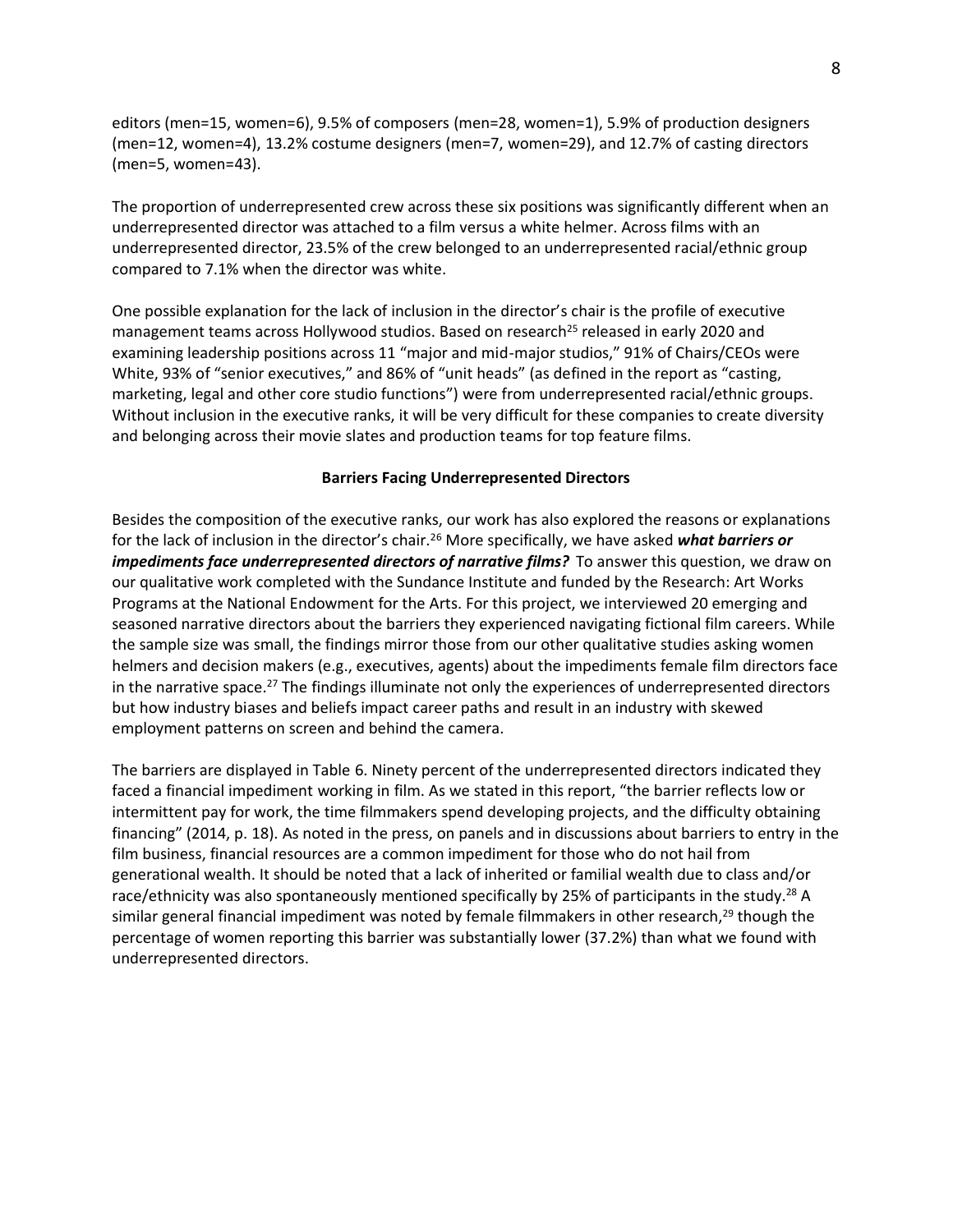| <b>Barrier</b>                   | % Reporting |
|----------------------------------|-------------|
| <b>General Finance</b>           | 90%         |
| <b>Politicized Market Forces</b> | 65%         |
| <b>Abilities Doubted</b>         | 40%         |
| Class & Wealth                   | 25%         |
| Perceived Community Incongruity  | 25%         |
| <b>Gendered Barriers</b>         | 25%         |

**Table 6 Response Categories for Spontaneously Identified Barriers**

Besides paying their bills, a second and perhaps more insidious barrier was reported by underrepresented directors. Nearly two-thirds of those surveyed (65%) expressed that *perceptions* of decision makers about the market or audience limited their ability to secure work/obtain financing. We labeled this impediment *politicized market forces*. The (*mis*) perception of decision-makers manifested itself in three different ways: 1) lack of market value for stories featuring underrepresented racial/ethnic protagonists, 2) limited bankability of BIPOC talent, and/or 3) lack of audiences for these stories (see page 18). Each theme provides industry leaders with a justification for not hiring underrepresented directors—even if it is not based in evidence. Examples from the interviews include:

*"People have straight up told me, 'Nah, you can't really have these characters all be Black or you can't have this one character be Black.' And ''Cause, you know, people won't go see it, or people won't like it, or people won't finance it, or you know you can't get distribution in this country or that country.' I mean people with the power to distribute film and with the power to finance films have told me that to my face…"*

*"I am very aware that film is a commodity and they're trying to figure out how to sell it, and there's nothing very sexy or marketable about Asian-American stuff, maybe Asian stuff, but not Asian-American, you know?"* 

*"…there's a very short list of movie stars, the people that are considered movie stars that are Latin."* 

Market-based exclusion can be countered with empirical research, however. In early 2020, with Reframe, we released an economic analysis of what sells in films by race/ethnicity and gender of leading/co leading characters. After controlling for a variety of production, distribution and exhibition factors, the underrepresented status of leads/co leads (white vs. not white) was *positively* associated with box office revenue in the U.S., suggesting that BIPOC protagonists do in fact sell in this country.

Internationally, movies with underrepresented leads/co leads and primarily underrepresented casts (.80-1.0) were among the highest earners across the sample of films, whereas those with White leads/co leads with primarily underrepresented casts were among the lowest earners. These findings were revealed in an exploratory interaction between leads and casts and thus need further scrutiny with additional data. Also, the number of movies in these two categories reflect a much smaller subset of the 1,200 films, therefore this result should be interpreted cautiously and warrants replication once the box office stabilizes post COVID-19.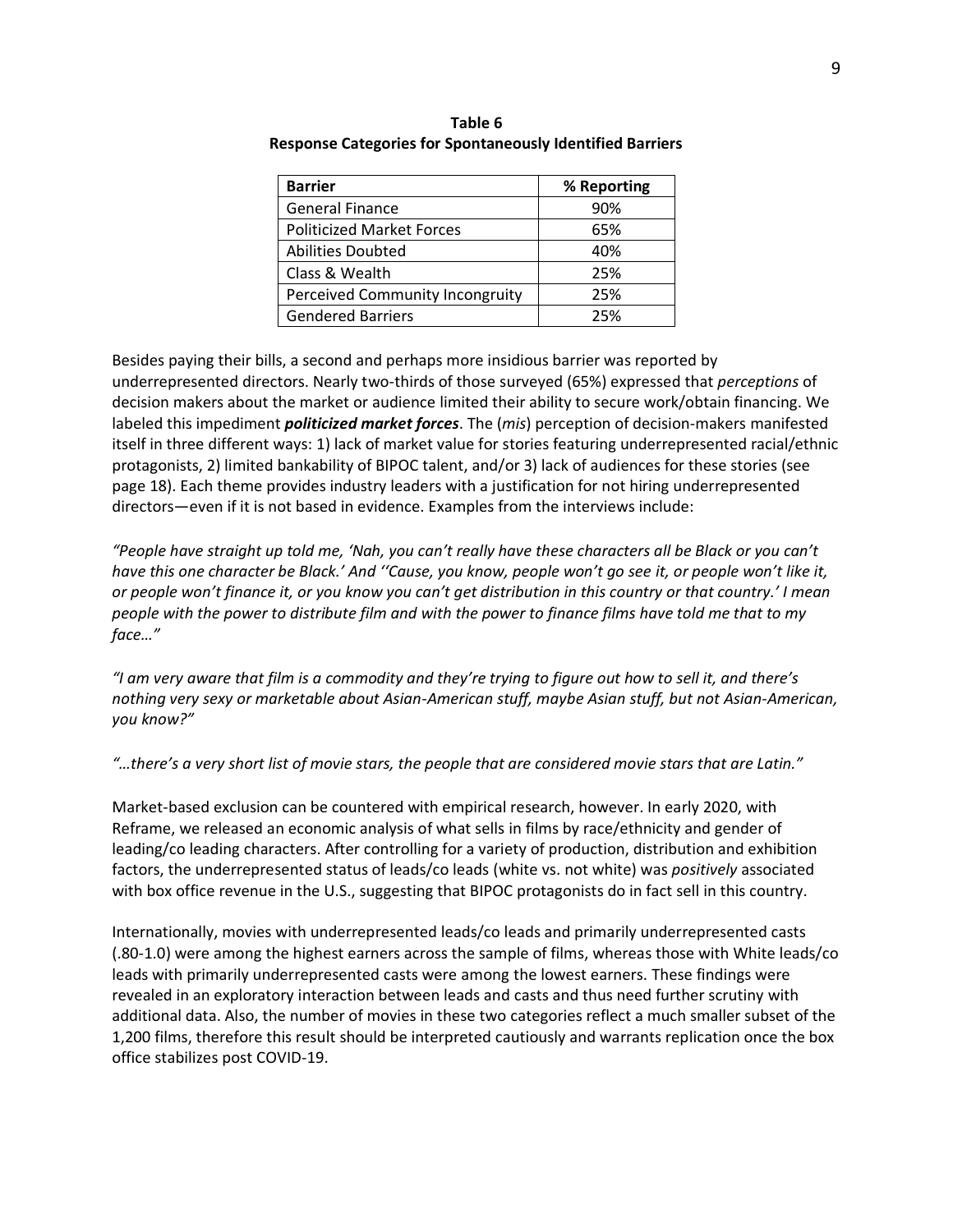The same data set examined the impact of A-listers or star power on box office performance. Controlling for a variety of factors, our path models showed that star power<sup>30</sup> was *not* a significant predictor of box office performance in the U.S. or abroad. These findings suggest a fundamental disconnect between executives' perceptions of what sells and the types of stories and protagonists that make money. This is true for leads/co leads from the BIPOC community as well as those that are Caucasian. Hence, the myths that decision makers use to finance or green light projects are inconsistent with what we know empirically about stories and audiences.

One reason for this disconnect is that the audience of films is increasingly diverse. According to the most recent MPA (2020) study, a full 46% of those buying movie tickets in 2019 were from underrepresented racial/ethnic groups. Twenty five percent of ticket buyers were Hispanic/Latino, 11% Black/African American, 7% were Asian, and 3% were from other racial/ethnic groups. Thus, the concern over "audience receptivity" seems to be unfounded given that underrepresented consumers comprise nearly half of ticket buyers. It is important to note that girls and women make up 51% of the audience, a stable finding for quite some time, and yet the film business has marginalized their stories for decades. $31$ 

Simply put, a viable marketplace exists for underrepresented directors and their stories. Yet, the industry does not prioritize their artistic talents as they do white male directors. In fact, a full 40% of those directors we interviewed stated that their abilities were doubted, questioned, or challenged in some way (p. 20). Of those listing this barrier, 62.5% indicated specifically that their race/ethnicity or a personal attribute was the basis of the impediment whereas 50% referenced their age. Examples of this barrier include:

*"There was definitely the sense when I would shadow on shows like I was a Make-A-Wish foundation kid, like this is a treat for the person of color to get to see how TV shows are made as opposed to actually taking me seriously as contender."* 

*"I feel like on set sometimes… people don't take you seriously. Especially being…if you look young and if you are, maybe just you're not White."* 

For those executives concerned with an underrepresented director's point of view or artistic talent, our research suggests that they shouldn't be. Across 1,300 top films from 2007 to 2019, the storytelling prowess of directors does not vary by underrepresented status (white vs. not white). Examining Metacritic scores,<sup>32</sup> the average rating for films with white directors (Mean=54.2) was not meaningfully different than the average rating for films with underrepresented directors (Mean=54.9). This bias is another means of justifying decisions not to hire underrepresented directors rather than a judgment based in evidence from outside evaluators.

Having your abilities and perspective doubted can have at least two negative consequences. First, the support underrepresented directors receive is lower than what is provided to their white counterparts. In fact, our economic analysis shows that films with white leads, in comparison to those with underrepresented leads/co leads, have higher median production budgets (\$50,735,000 vs. \$35,481,000), domestic print and advertising costs (\$42,525,000 vs. \$37,746,000), and were released in more U.S. theaters (3,201 vs. 3,016.5).<sup>33</sup> When the point of view and abilities of an underrepresented director are not valued or trusted, there may be a direct loss of real dollar support for the stories they want to tell and how they (and the underrepresented protagonists and cast of the film) are compensated.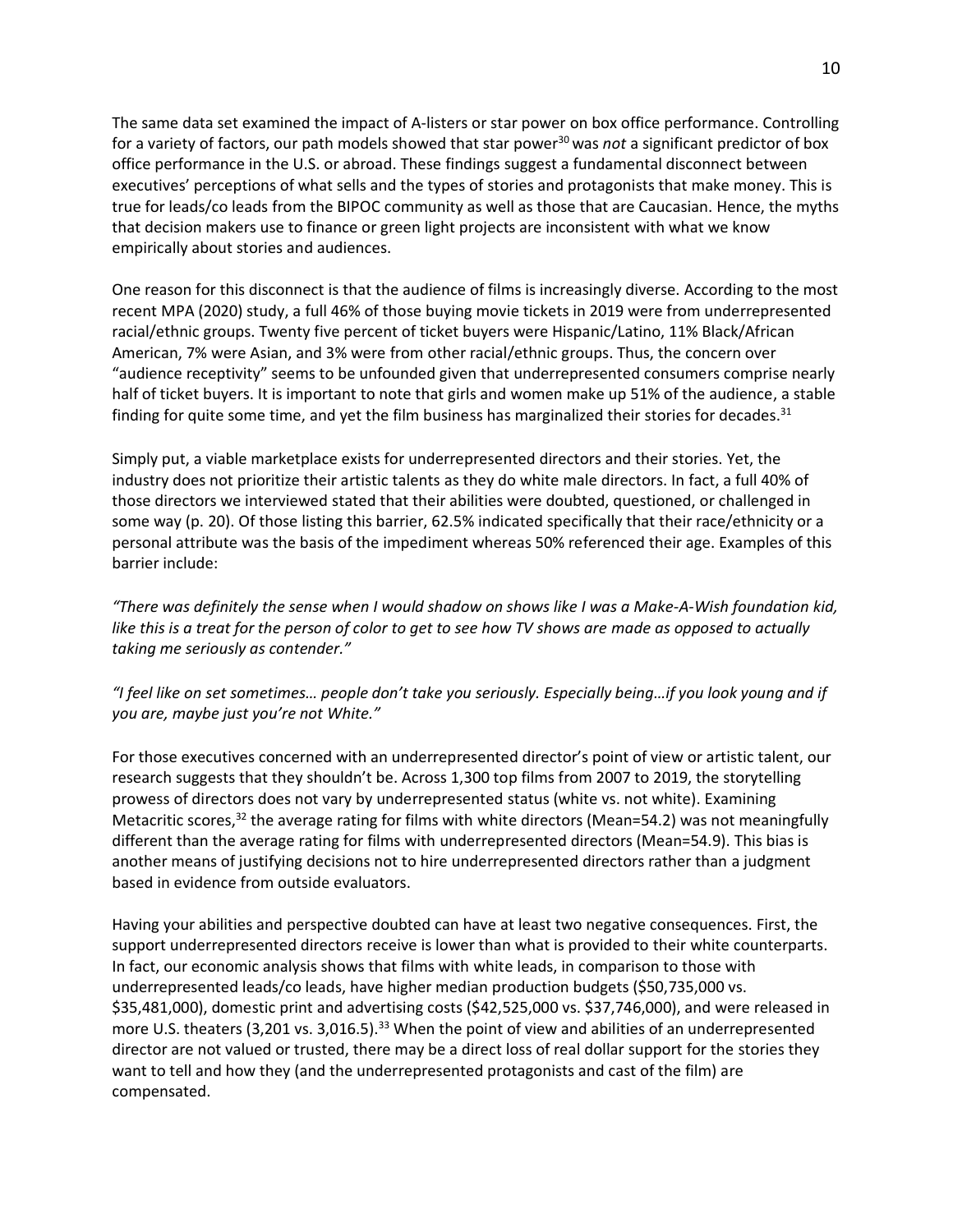Second, underrepresented filmmakers may also experience negative psychological outcomes. Forty percent of the underrepresented directors interviewed stated that they developed coping strategies to navigate the emotional turmoil they experienced from stigma or discrimination. In fact, 25% of the directors interviewed in the NEA study mentioned spontaneously that the entertainment industry was racist or discriminatory in nature, even though these terms were not explicitly mentioned by the interviewer. While such strategies may be helpful, they shift mental effort and affective resources away from the task at hand and can have a detrimental impact on performance – a situation not likely to face white male directors.

The final two barriers were mentioned by 25% of the respondents: *perceived community incongruity* and the *intersection of gender and race/ethnicity*. Perceived incongruity or lack of fit between their identity and a broader community was expressed by statements such as: *"I realized that would've been nice to be, to be part of one of the groups that control or they are in the system…being Latino is not enough….Latinos, they are not necessarily all united. It depends if you're coming from Mexico, if you're coming from Cuba, if you're coming from Colombia, you know it's difficult."* Another example from the interviewees included, *"I think being mixed-race…because it's like everything in the world you kinda fall through the cracks, and you're not part of any sort of African-American community and you're not really part of a White community either, you're kind of somewhere in the middle."* A lack of fit is particularly important given the film financing and distribution networks that may result within communities. For filmmakers who feel that they do not fit within one community, this may limit access to the funding sources and information that they need to accelerate their careers.

Finally, 25% of those interviewed—all but one of the women included in the study—stated that as women of color they faced barriers related to both their gender and race/ethnicity. This was exemplified by statements such as: *"You're just not taken as seriously, people think you can only direct certain types of films, and not necessarily action films or dramatic films or something that's more generally directed by men."* Women directors from all backgrounds face career obstructions, a finding substantiated across multiple studies conducted by the Annenberg Inclusion Initiative.<sup>34</sup> Yet, across the entertainment industry, women of color face exclusion on nearly every metric.

The lack of girls and women of color as speaking characters in popular film has already been reviewed, along with the marginalization of women of color working as directors and in other creative positions. In addition, 17% of leading/co leading roles across the 100 top films of 2019 went to girls and women of color. This is a notable increase from 2007, when the percentage was 1%. However, across 817 liveaction top-grossing movies from 2007 to 2018, only 34 were centered solely on a girl or woman of color. This translates to 4% of those 817 films or a ratio of 14.85 films starring white men to every 1 film starring a woman of color. 35

Movies with girls and women of color in leading roles receive the lowest support when it comes to production, marketing, and distribution. Production budgets for movies with underrepresented female leads were lower (\$19.2M) compared to those with white male (\$52M), underrepresented male (\$38.5M), or white female (\$31.3M) leads. The same trend was observed for domestic marketing budgets, where the difference between the median figure awarded to white male-led films and underrepresented female-driven movies was roughly \$13.8 million. For international marketing, the median difference between films with white male leads and women of color leads was approximately \$9.7 million.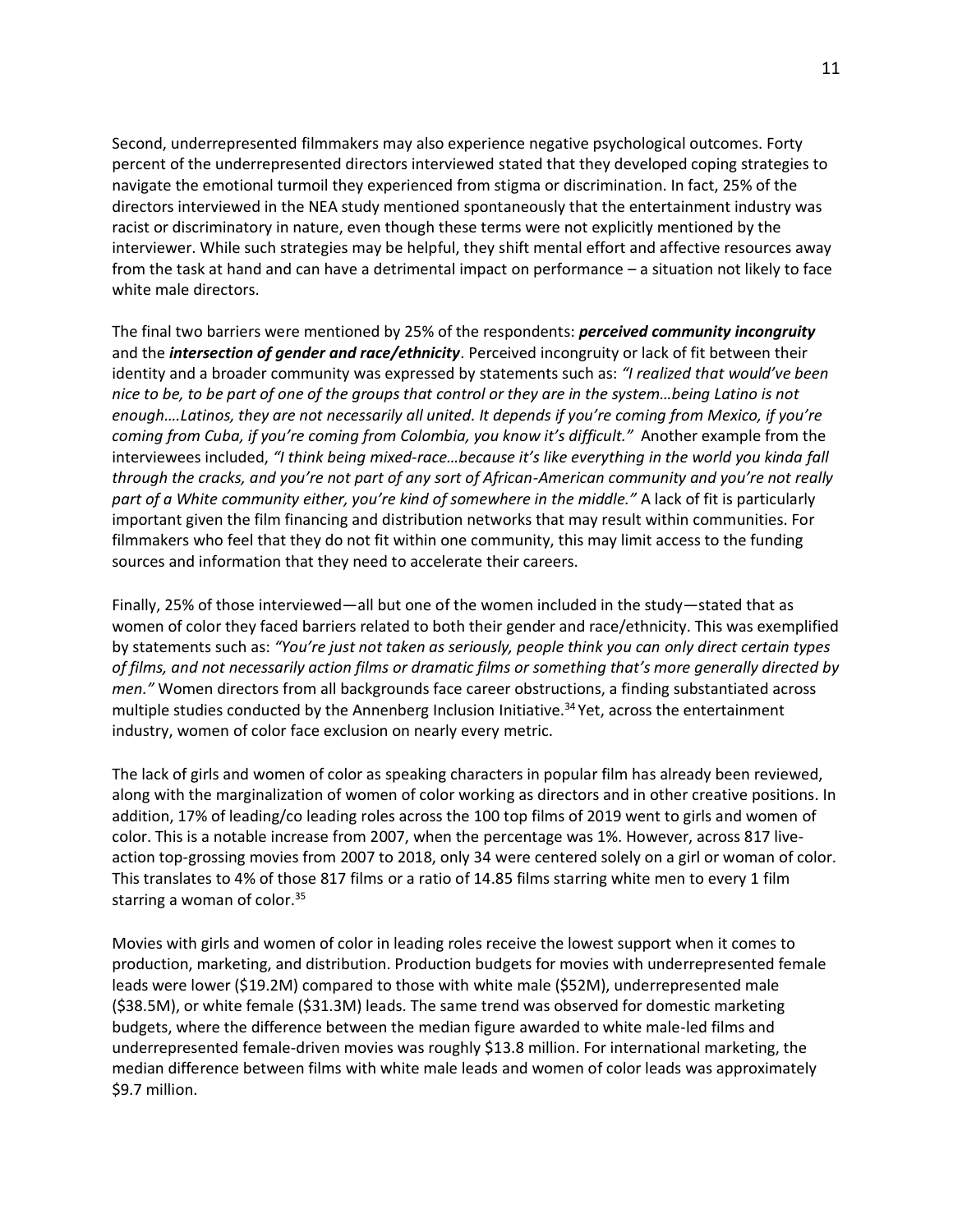The lack of support extends to other factors, including film genre, sequel status, and the number of international territories in which films starring women of color are distributed.<sup>36</sup> Across the sample, 2 action movies starred women of color, compared to 128 with white male leads, 27 with underrepresented male leads, and 10 with white female leads. Only one movie in the sample with a solo woman of color in a leading role was a sequel. In terms of international distribution, only 3 movies starring women of color were exhibited in China. However, 174 movies with white male leads, 48 with white female leads, and 24 with underrepresented leads were shown in this large film market. Each of these factors may impact the long-term career sustainability of film stars and filmmakers. Biases regarding the economic profitability of movies starring women of color have resulted in few being made—but these biases are predicated on providing fewer resources to these films.

The dearth of underrepresented women in entertainment extends to film critics as well. Across the 300 top movies from 2015 to 2017, underrepresented women critics wrote a mere 4% of movie reviews.<sup>37</sup> Nearly half (48.3%) of the 300 top movies did not have even one woman of color as a top critic composing a review. This was also true of 45.4% of the 108 female-driven movies and 35.1% of the films with underrepresented leads. These figures show that women of color working as film reviewers were not only shut out of a large share of popular movies, but of those that align with their own identity.

Despite this, when women of color reviewed films starring underrepresented girls and women, they rated those films higher than white male critics did. The lack of women of color as film critics means that the perspectives, voices, and talent of these reviewers is missing from the ecosystem. In the case of the few films that star women of color, this may also perpetuate biases held across the wider industry about the quality and story strength of these movies.

Taken together, the aim of this section was to review barriers facing underrepresented film directors. Hiring BIPOC helmers was not only associated with inclusion on screen but also below the line. Thus, the key to creating more inclusive storylines and production teams involves hiring and curating more underrepresented directors from a variety of different backgrounds. To achieve these goals, a series of solutions are presented in the final section of this brief.

# **Solutions for Change**

Given the representational gaps noted above, a variety of solutions are needed to create systemic change. The solutions must be specific to be successful and evaluated for their efficacy over time. Further, the solutions must apply to different inclusion gaps on screen or behind the camera. Toward this goal, we overview five actionable steps that the film industry, festivals, state and federal governments, colleges and universities and other creative organizations can take in the short- and longterm to foster inclusion and belonging in entertainment over the next 2 to 5 years.

#### *Company-Wide Inclusion Policies and Actions*

Entertainment companies can take steps create change. The first way to do so is by developing a comprehensive company policy for change at the studio or production company level. This includes setting target inclusion goals. Target inclusion goals are not quotas, but aspirational benchmarks regarding inclusion. By setting these goals, companies can ensure that future employment does not reflect the status quo.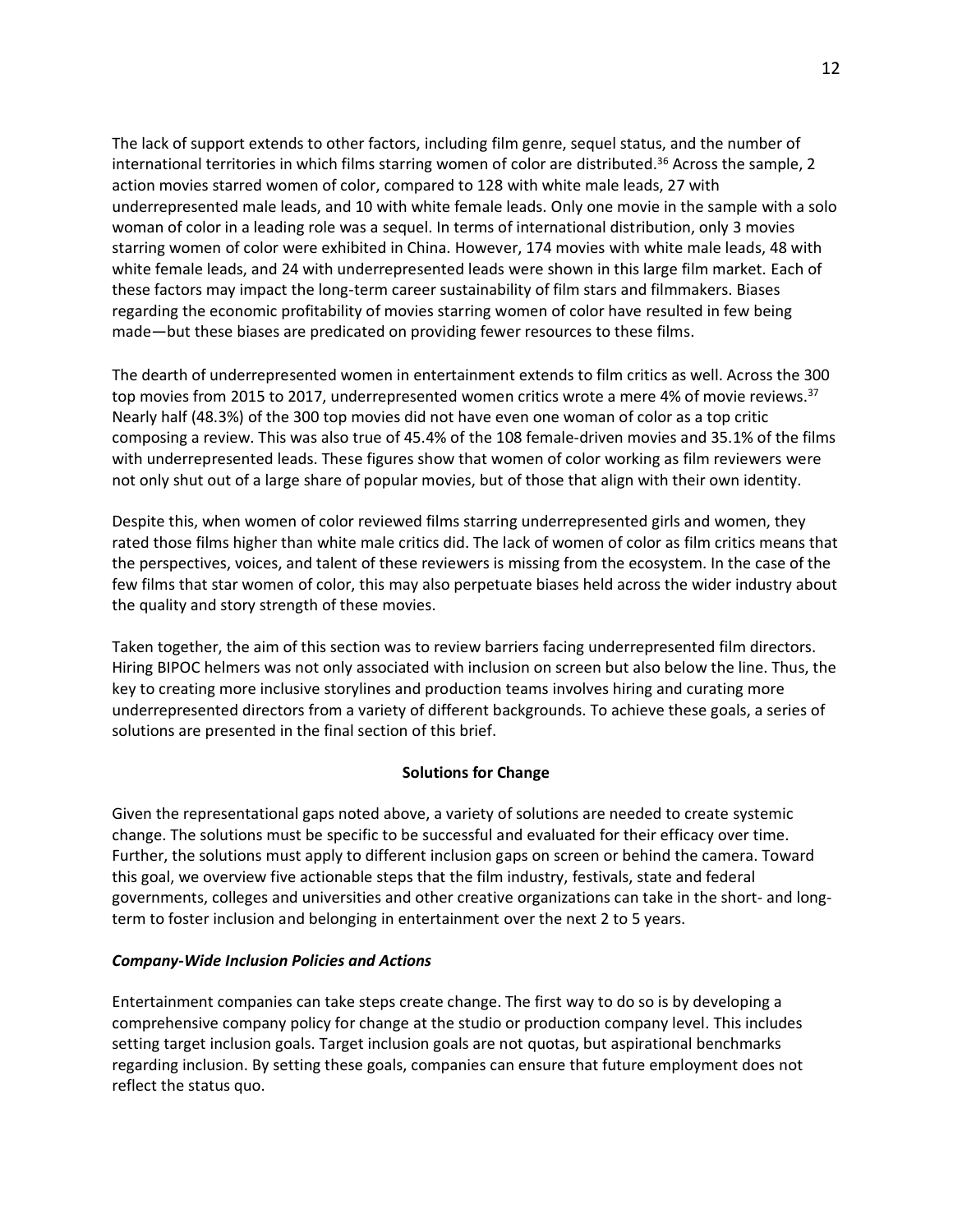Goals should be constructed while considering current percentages of both employment as well as pipeline figures. For example, the percentage of underrepresented directors at the Sundance Film Festival in 2018 and 2019 (42%) is higher than the percentage of underrepresented directors working in episodic television (27%), which is in turn greater than the percentage of top-grossing film directors who were underrepresented (19.6%).<sup>38</sup> With these and similar guideposts to gauge the size of the talent pool, companies can critically examine the progress they want to make in employment patterns on screen and behind the camera not to mention their own executive ranks.

A second aspect of company policies must be to outline their approach to increasing inclusion. This policy must include transparent approaches to interviewing and hiring practices. These must be applicable to the highest positions within the company, where the demographic profile rarely matches the audience. Additionally, the use of objective and quantifiable criteria in hiring is essential to counteract biases that continue to limit the employment of those from underrepresented racial/ethnic groups. This is also important for processes related to film financing, marketing, and distribution. By accurately calibrating resource allocation without basing decisions upon the race/ethnicity of the lead character or director, companies can ensure they are providing equivalent levels of support to movies and their helmers. Countering biases that arise in decision-making with criteria or evidence is necessary if the industry wants to move beyond the myths that have resulted in the status quo.

The third aspect of organizational goal setting is to consider the entire supply chain, from above-the-line talent to the vendors and individuals who provide ancillary services for film. Moreover, organizations across the entertainment ecosystem can take steps to be more inclusive. This applies to unions, guilds, film and journalism schools, press outlets, film festivals, publicists, and other groups affiliated with the film and television industries. With collective action, the industry can seek to course correct from its history of exclusion and create a more equitable and inclusive future.

One solution studios and production companies can enact immediately is to commit to eradicating the epidemic of invisibility on screen, particularly for women and girls of color. Beginning with the greenlighting process, executives can charge casting directors with the task of inclusive auditioning and casting, along with adding roles when targets are not met. Setting flexible casting targets prior to production may be imperative, as many casting directors have been White women who have had little impact on increasing on screen inclusion across the 1,300 top films from 2007 to 2019.<sup>39</sup>

Here, we will illustrate just how easy it would be to eradicate invisibility on screen for different racial/ethnic groups using our principle *Just Add Five* on Hispanic/Latino characters in film. Only 7 movies across the top 500 films from 2015-2019 had proportional representation of Hispanic/Latino characters. *Adding 5 Hispanic/Latino characters to each of the 100 top films would increase the overall percentage from 4.9% in 2019 to 15.7% in just one year.* After setting a new norm, enacting the same procedure across 100 films from a subsequent year would increase the overall percentage of Hispanic/Latino characters to 24.3%. This figure is above current population proportions in the U.S. In two years, the invisibility of this ethnic group would vanish in film.

Apart from the ease of enacting this solution, it is also cost-effective. Wages for a small speaking role in a feature film are not expensive. This process does not take jobs or parts away from other actors and builds and reinforces the pipeline to larger roles on screen. For small roles in particular, the need for skilled, talented, or "name" actors should be low or nonexistent. Casting actors with little experience provides a point of entry for people from underrepresented racial/ethnic groups who want to work as actors, especially when filming occurs outside of large cities such as Miami, Los Angeles, or New York.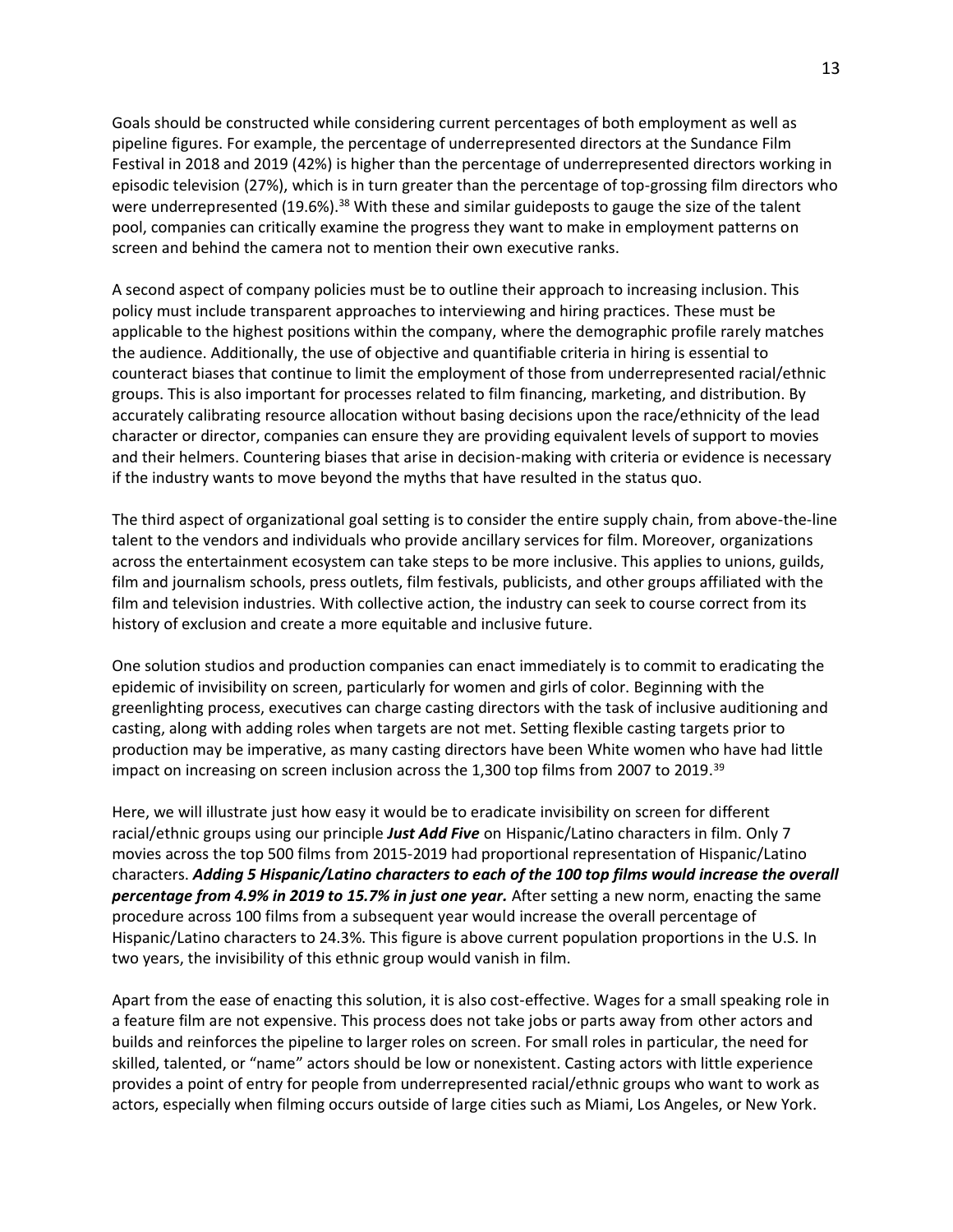For example, more than three-quarters (77%) of U.S. states have a population of Hispanic/Latino individuals greater than the percentage of Hispanic/Latino characters in film.<sup>40</sup> The *Just Add Five*  solution aims to increase the overall percentage of characters from a specific underrepresented racial/ethnic group through a simple, inexpensive, and effective means.

### *Tax Incentives*

To increase participation of people from underrepresented racial/ethnic groups, another place to focus is on tax incentives at the state and federal level. Tax incentives have been used to encourage productions in locations across the country, with states offering incentives for resident labor and other expenses.<sup>41</sup> These strategies to reward productions that take place in a specific location are governmentbacked and often require legislative approval. As such, there is a key opportunity to tie inclusion metrics to tax incentives to ensure that productions are representative of the constituents in that location both on-screen and behind-the-camera.

One example is recent film tax credit provisions created by California. Productions are required to report diversity statistics, supply evidence of policies that ban harassment and retaliation. There is also a provision for large studios to report programs related to diversity.<sup>42</sup> Other state and federal tax incentives could not only mirror this strategy but extend the stipulations to encourage achieving oncamera or behind-the-scenes inclusion metrics, particularly when filming occurs in locations that have resident populations from underrepresented groups that exceed overall population figures. *Tax incentives already reward hiring resident labor; extending this to include resident labor from historically marginalized groups would provide reasons for productions to cast and hire crew members for local productions while serving to increase inclusion on sets*.

#### *Film Funds to Support Underrepresented Filmmakers*

The U.S. offers little in the way of governmental support for film and television projects. While Arts funding via the National Endowment for the Arts and National Endowment for the Humanities may encompass film, the ability of filmmakers creating fictional stories to access these resources may be limited. Instead, philanthropists and independent funders fill the gaps for many productions. The process of seeking funding may force filmmakers from underrepresented racial/ethnic groups to encounter the biases outlined above related to the economic value of stories about protagonists of color. *A funding source that does not rely upon biases, is accessible to filmmakers from all backgrounds, and awards resources to projects that reflect diversity and inclusion is one way to ensure that more stories from underrepresented filmmakers are brought to market.*

It is not necessary to invent such an opportunity wholesale. Countries across the globe provide direct project support through national film funds. Some countries, including the U.K. (via the British Film Institute) and Sweden (via the Swedish Film Institute), have criteria that ensures funding is awarded with an eye toward achieving diversity in production. For example, the BFI Diversity Standards<sup>43</sup> are applied to funding requests for films and television, as well as movie distribution, festivals, awards eligibility, and other activities. They incorporate on-screen metrics, behind-the-camera staff, access to industry opportunities, and audience engagement. Federal and state funding sources could adopt similar principles, going beyond tax incentives to actively support filmmakers from all backgrounds whose access and opportunity have been limited by the current structure of film financing.

# *Build a Bridge from Film School to Industry Careers*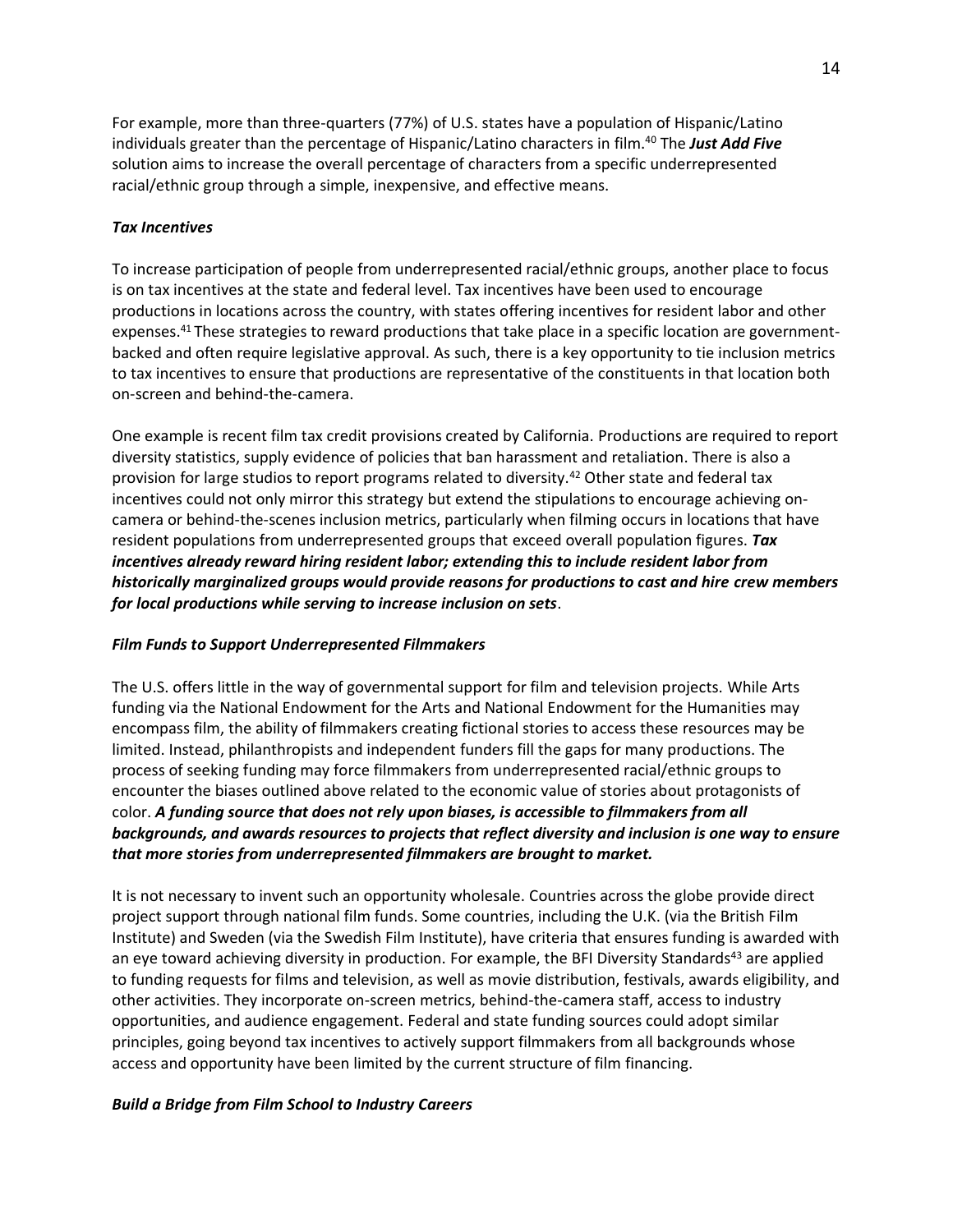Arts education is accessible to many young Americans. However, it is not educational opportunities that filmmakers and other individuals interested in working in entertainment need. Instead, a bridge from academic or training programs (including colleges and universities) into various aspects of the entertainment industry would facilitate career progress for talented and qualified individuals from underrepresented groups. Specifically, there is a need to strengthen existing programs and create new opportunities that provide pathways into leadership roles for underrepresented individuals.

Effective programs provide mentorship alongside tangible opportunities to move into paid positions that have the potential to result in ongoing work or promotion. This allows individuals from underrepresented backgrounds to forge the network connections so essential to the entertainment industry as well as the chance to demonstrate proficiency. Additionally, removing impediments that stem from decision-making biases, union and guild policies, and financing structures must be tackled. At this level, programs will not be sufficient. Companies and industry organizations must take steps to ensure that they have addressed the barriers within organizations that restrict hiring, promotion, and/or membership. Moreover, other areas within entertainment must also take steps to make it possible for underrepresented individuals to move from entry-level or freelance positions to full-time and secure employment. This includes agencies, management teams, and publicists who work with creative talent. It also applies to journalism programs, publication outlets, and other entities that are necessary for the infusion of underrepresented voices into the fields of criticism and reporting. By tackling the problem both within organizations and through support offered to future industry professionals, the future of entertainment can be one in which the employment of individuals from underrepresented groups is not a goal but a reality.

## *Invest in the Pipeline of Underrepresented Filmmakers*

A final way to improve the number and percentage of individuals from underrepresented groups in the film industry is to strengthen the talent pipeline. Data on submissions to the Sundance Film Festival<sup>44</sup> reveal that individuals from underrepresented racial/ethnic groups both desire to and are pursuing careers in filmmaking. Yet, the pipeline into top directing jobs must be bolstered. Programs that nurture and support talent, provide access to capital, and track directors from short films into larger job opportunities currently exist. These entities need ongoing funding, and for talent that emerges from these programs to have a pathway to larger jobs. Moreover, additional resources must be available in order to expand program offerings that address needs and gaps that affect specific communities.

A stronger pipeline for creators across all media platforms should bring about more authentic storytelling. As the number of directors, writers, and producers from these communities enter the industry, this should provide opportunities on screen for actors and access below the line for crew from underrepresented racial/ethnic groups. Supporting pipeline programs that lead to careers in all aspects of entertainment are a crucial way to expand representation and inclusion overall. One example of this is the Group Effort Initiative,<sup>45</sup> launched by Ryan Reynolds and Blake Lively, which aims to provide training and access to underrepresented groups in below-the-line roles. Programs like this can ameliorate the divide noted earlier between white directors and underrepresented directors when it comes to the inclusion of underrepresented individuals in on-set crew positions.

In summary, this section reviewed five potential solutions to address the exclusion people of color face across the entertainment industry. These remedies span on-screen casting, behind-the-camera hiring, and ways to support the current and next generation of storytellers. What is most important across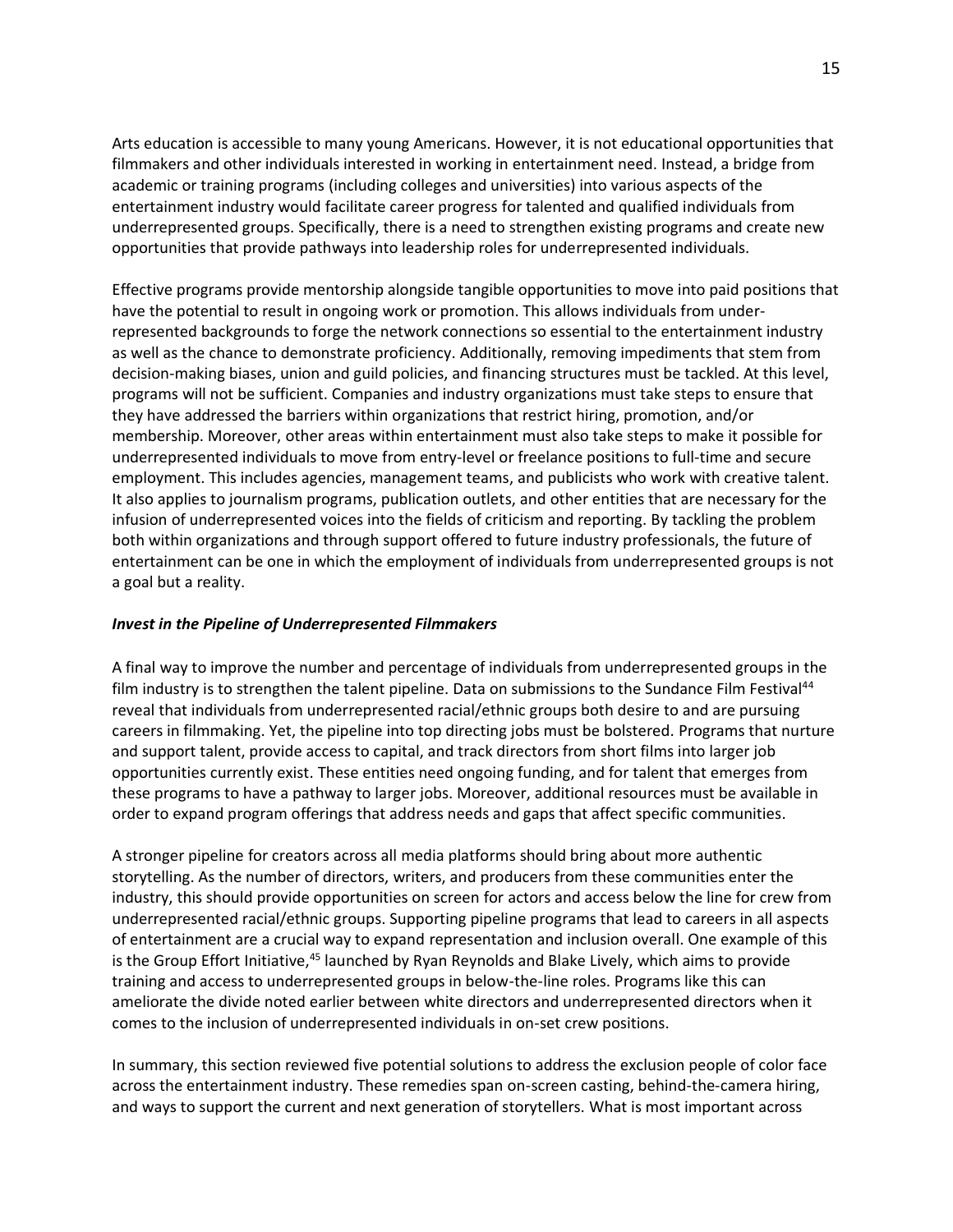these solutions is the need for collective action. As entities across the industry, including in government, philanthropy, and education take an active role in fostering more inclusive environments, providing resources, and supporting creative and executive talent, percentages that have historically been resistant to change should move. Only by working together and addressing the biases and barriers that continue to restrict access and opportunity can there be true improvement and inclusion.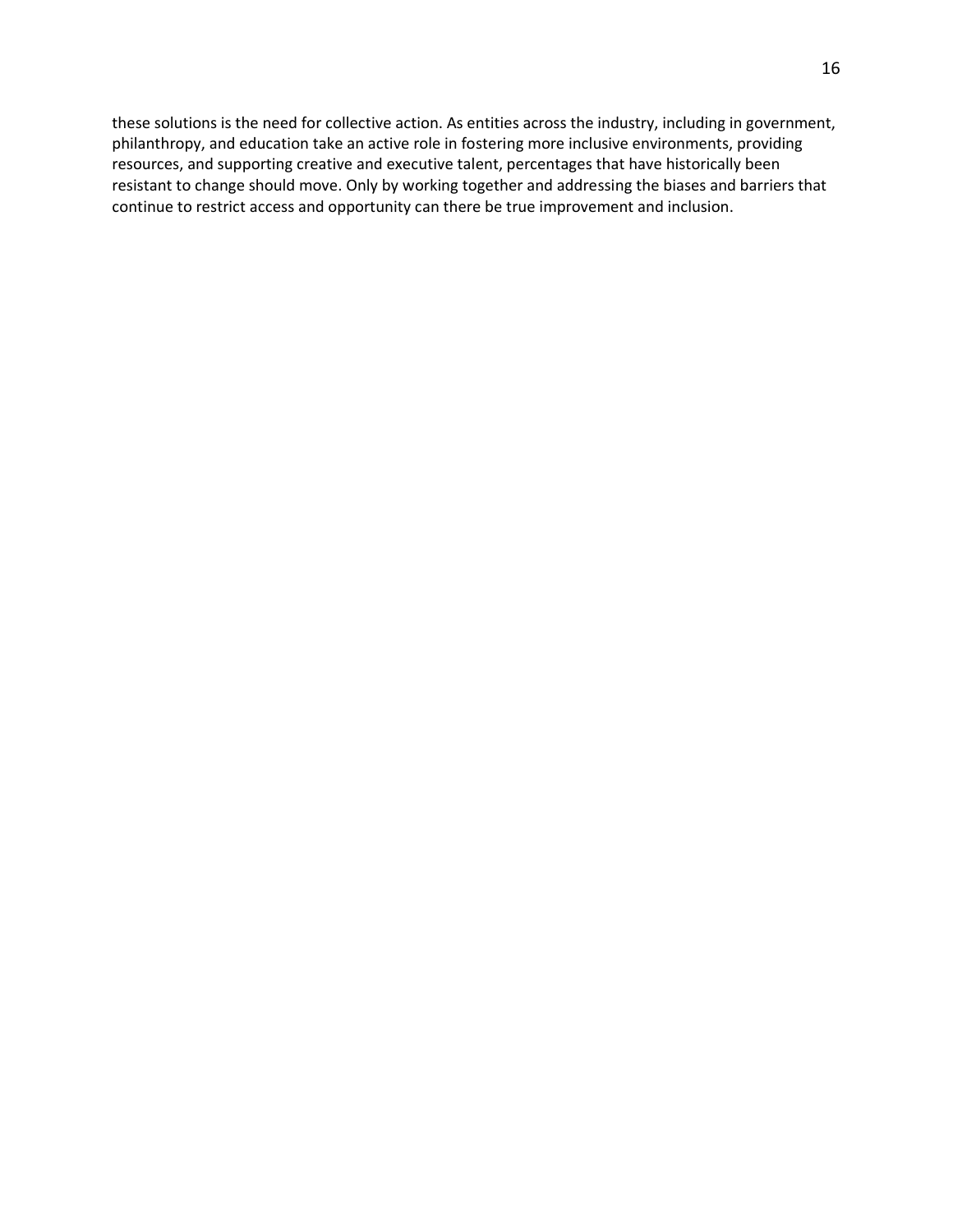#### Endnotes

1. This testimony was prepared with the assistance of Dr. Katherine Peiper and Marc Choueiti. These two individuals, along with Dr. Stacy L. Smith, oversee the Annenberg Inclusion Initiative at USC and have published over 50 articles on inclusion in media. See Annenberg Inclusion Initiative (2020) research: [http://annenberg.usc.edu/research/aii.](http://annenberg.usc.edu/research/aii) Prior to 2017, the Annenberg Inclusion Initiative was known as the Media, Diversity, and Social Change Initiative and published research under that moniker.

2. Bushman, B.J. & Huesmann, L.R. (2001). Effects of Televised Violence on Aggression. In D.G. Singer & J.L. Singer (Eds.), *Handbook of Children and the Media* (pp. 223-254). Thousand Oaks, CA: Sage. Ramasubramanian, S. & Murphy, C.J. (2014) Chapter 17 - Experimental Studies of Media Stereotyping Effects, (M. Webster, J. Sell, Eds.) Laboratory Experiments in the Social Sciences (2<sup>nd</sup> Edition, pp. 385-402), Academic Press.

3. Smith, S.L., Choueiti, M., & Pieper, K. (2020a). *Inequality in 1,300 Popular Films: Examining Portrayals of Gender, Race/Ethnicity, LGBTQ & Disability from 2007 to 2019*. Annenberg Inclusion Initiative. [http://assets.uscannenberg.org/docs/aii-inequality\\_1300\\_popular\\_films\\_09-08-2020.pdf.](http://assets.uscannenberg.org/docs/aii-inequality_1300_popular_films_09-08-2020.pdf)

4. Recent research on television (Hunt et al.) reveals that despite making gains in the past four to six years, leads from underrepresented racial/ethnic groups were consistently below the norm in the U.S. population. Across the 2016-17 broadcast, cable, and digital scripted TV series landscape, underrepresented actors accounted for just over a fifth of all leads (21.5%, 21.3%, and 21.3% respectively). According to data presented over time all three formats demonstrated increases, specifically from 2011-12 for broadcast and cable scripted series and from 2013- 14 for digital scripted shows when the authors began examining online content. Comparisons between Smith et al. (2020) and the *Hollywood Diversity Report 2019* should be interpreted with caution. For *Inequality in 1,300 Popular Films*, leads and co leads are based on narrative and plot structure, whereas Hunt et al. (2019) define 'lead' as "the first credited actor/performer for a given project's list of cast members" (page 66).

Hunt, D., Ramon, A., & Tran, M. (2019). *Hollywood Diversity Report 2019*. University of California, Los Angeles. [https://socialsciences.ucla.edu/wp-content/uploads/2019/02/UCLA-Hollywood-Diversity-Report-2019-2-21-](https://socialsciences.ucla.edu/wp-content/uploads/2019/02/UCLA-Hollywood-Diversity-Report-2019-2-21-2019.pdf) [2019.pdf](https://socialsciences.ucla.edu/wp-content/uploads/2019/02/UCLA-Hollywood-Diversity-Report-2019-2-21-2019.pdf)

5. MPA (2020). *2019 THEME Report*. Retrieved from https://www.motionpictures.org/wpcontent/uploads/2020/03/MPA-THEME-2019.pdf

6. Across television (Hunt et al., 2019) underrepresented actors overall approached proportional representation in broadcast scripted series (36.7%) in the 2016-17 season. Meanwhile, less than a third of cable scripted (28.2%) and digital scripted series casts (29.7%) featured actors from underrepresented racial/ethnic groups. Authors noted that across all three platforms, the share of white actors decreased from the previous season (2015-16).

7. U.S. Census Bureau (2020). *Quick Facts*[. https://www.census.gov/quickfacts/fact/table/US/LFE046218](https://www.census.gov/quickfacts/fact/table/US/LFE046218)

8. Smith et al. (2020a). *Inequality in 1,300 Popular Films*.

9. Smith et al. (2020a). *Inequality in 1,300 Popular Films*. Unpublished raw data.

10. Smith, S.L., Choueiti, M., Case, A., Pieper, K., Clark, H., Hernandez, K., Martinez, J., Lopez B., & Mota, M. (2019a). *Latinos in Film: Erasure On Screen & Behind the Camera Across 1,200 Popular Movies*. Annenberg Inclusion Initiative.<http://assets.uscannenberg.org/docs/aii-study-latinos-in-film-2019.pdf>

11. Rivadeneyra, R. Ward, L. M. & Gordon, M. (2007). Distorted reflections: Media exposure and Latino adolescents' conceptions of self. *Media Psychology 9*, 261-290.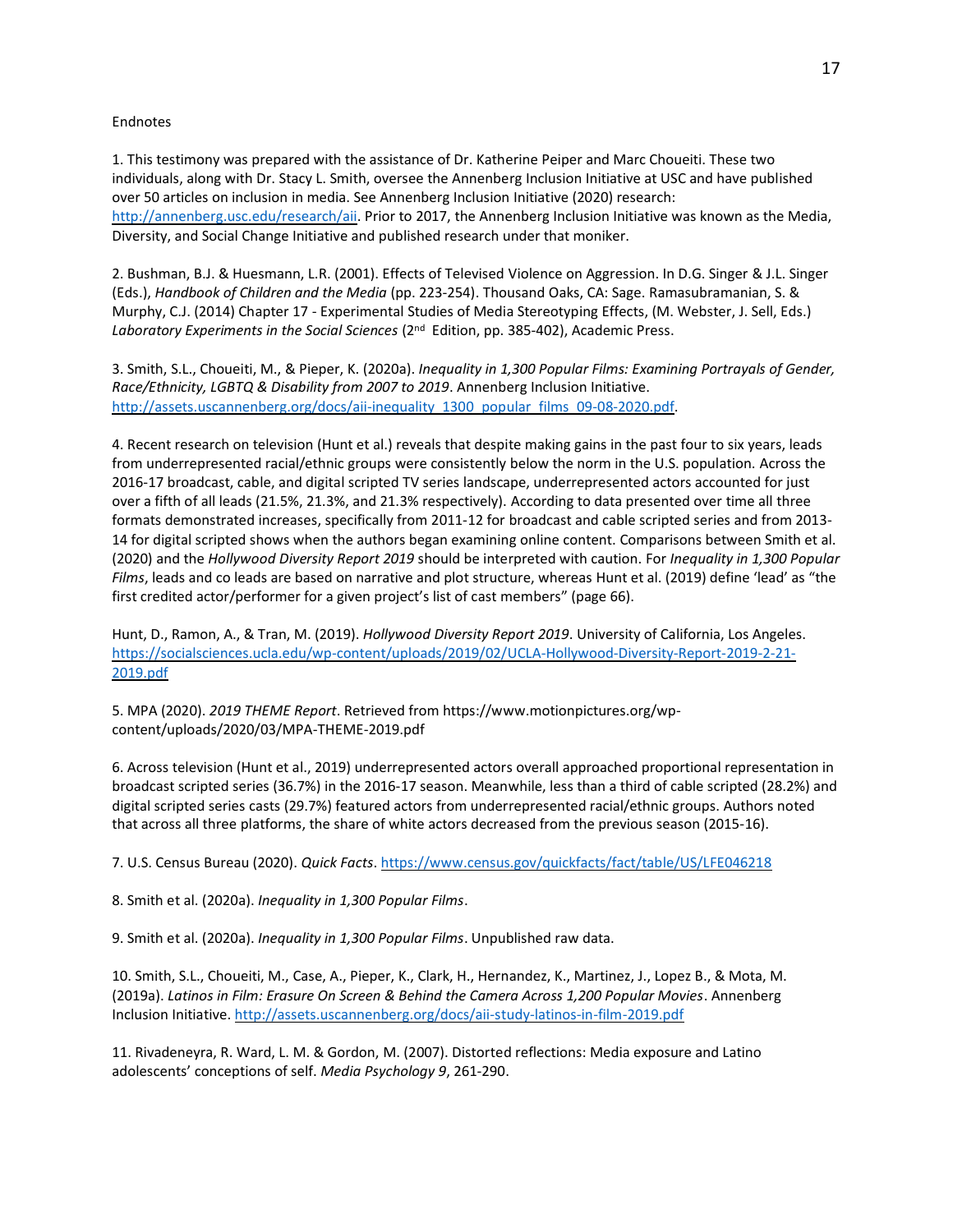12. Negron-Muntaner, F. & Abbas, C. (2016). *The Latino Disconnect: Latinos in the Age of Media Mergers*. The Center for the Study of Ethnicity and Race, Columbia University. National Hispanic Foundation for the Arts. Berg, C. R. (1990). Stereotyping in films in general and of the Hispanic in particular. *The Howard Journal of Communications, 2(3)*, 286-300.

13. Mok, T. (1998). Getting the message: Media images and stereotypes and their effect on Asian Americans. *Cultural Diversity and Mental Health 4*(3), 185-202.

14. Shaheen, J.G. (2003). Reel bad Arabs: How Hollywood vilifies a people. *The Annals of the American Academy of Political and Social Science*, 588(1), 171-193.

15. Yuen, N.W., Chin, C.B., Deo, M.E., DuCros, F.M., Lee, J.J-H., Milman, N. (2018). Terrorists & Tyrants: Middle Eastern and North African (MENA) Actors in Prime Time and Streaming Television. *MENA Arts Advocacy Council.*  Available:<https://www.menaartsadvocacy.com/>

16. Alhassen, M. (2018) *Haqq & Hollywood: Illuminating 100 years of Muslim Tropes and How to Transform Them*. Published by the Pop Culture Collaborative[. https://popcollab.org/wp](https://popcollab.org/wp-content/uploads/2018/10/HaqqAndHollywood_Report.pdf)[content/uploads/2018/10/HaqqAndHollywood\\_Report.pdf](https://popcollab.org/wp-content/uploads/2018/10/HaqqAndHollywood_Report.pdf)

17. Bogle, D. (2001). *Toms, Coons, Mulattoes, Mammies, & Bucks: An Interpretive History of Blacks in American Films* (4th Edition). New York: Continuum.

18. Based on data from the Director's Guild (2019), underrepresented directors fare better in episodic television than in feature filmmaking but are still below proportional representation in the population. The most recent report from the DGA reveals 27% of episodes across the 2018-19 television season were helmed by underrepresented men and women, though not equally. The majority of those episodes were directed by men of color (19% of all episodes), whereas 8% of episodes were directed by women of color. Overall, the percentage of underrepresented directors increased by three points from the previous season (24% of episodes in 2017-18).

Apart from directors, TV show creators and writers from underrepresented racial/ethnic groups are far from reaching proportional representation (Hunt et al., 2019). According to the *Hollywood Diversity Report 2019* underrepresented men and women accounted for 9.4% of creators across 2016-17 broadcast scripted series and 11.2% across cable TV shows. The authors note that over time underrepresented creators increased greater than double between 2011-12 (4.2%) and 2016-17 in broadcast. For cable series, there was a slight increase from the previous season (2015-16, 7.3%) but otherwise gains and losses ranged under 5 percentage points over the sixyear period examined for underrepresented creators. Though somewhat greater in proportion, just 16.5% of digital scripted series creators were from underrepresented racial/ethnic groups – a gain of over 10 percentage points from the 2013-14 season (6.2%).

Recent data from the Writers Guild of America, West (2020) showed near proportional representation and upticks over time for writers of color. During the 2019-20 television season, 35% of writers hired across broadcast, cable, and streaming were from underrepresented racial ethnic groups. Increases occurred over a 10-year time span from 17% in 2009-10 to 35% in 2019-20. Differences by gender revealed that women writers of color outpaced underrepresented male writers by 3%. By examining racial/ethnic groups, Latinx writers were more underrepresented than other groups contrasting their share in the population (18.3%) with the percentage across TV writing jobs (8.7%). Analyses of the 'writer's room' or the hierarchy within writing credits on television series demonstrated that writers of color congregated at lower levels (executive story editor, story editor) and were less prevalent in the highest levels of TV writing (showrunner, executive producer).

Director's Guild of America (2019, November 19). *DGA Reports New Inclusion Records in the 2018-19 TV Season*. Retrieved fro[m https://www.dga.org/News/PressReleases/2019/191119-Episodic-Television-Director-Diversity-](https://www.dga.org/News/PressReleases/2019/191119-Episodic-Television-Director-Diversity-Report.aspx)[Report.aspx.](https://www.dga.org/News/PressReleases/2019/191119-Episodic-Television-Director-Diversity-Report.aspx) Writers Guild of American West (2020). *WGAW Inclusion Report 2020*. Retrieved from [https://www.wga.org/uploadedfiles/the-guild/inclusion-and-equity/WGAW\\_Inclusion\\_Report\\_20.pdf](https://www.wga.org/uploadedfiles/the-guild/inclusion-and-equity/WGAW_Inclusion_Report_20.pdf)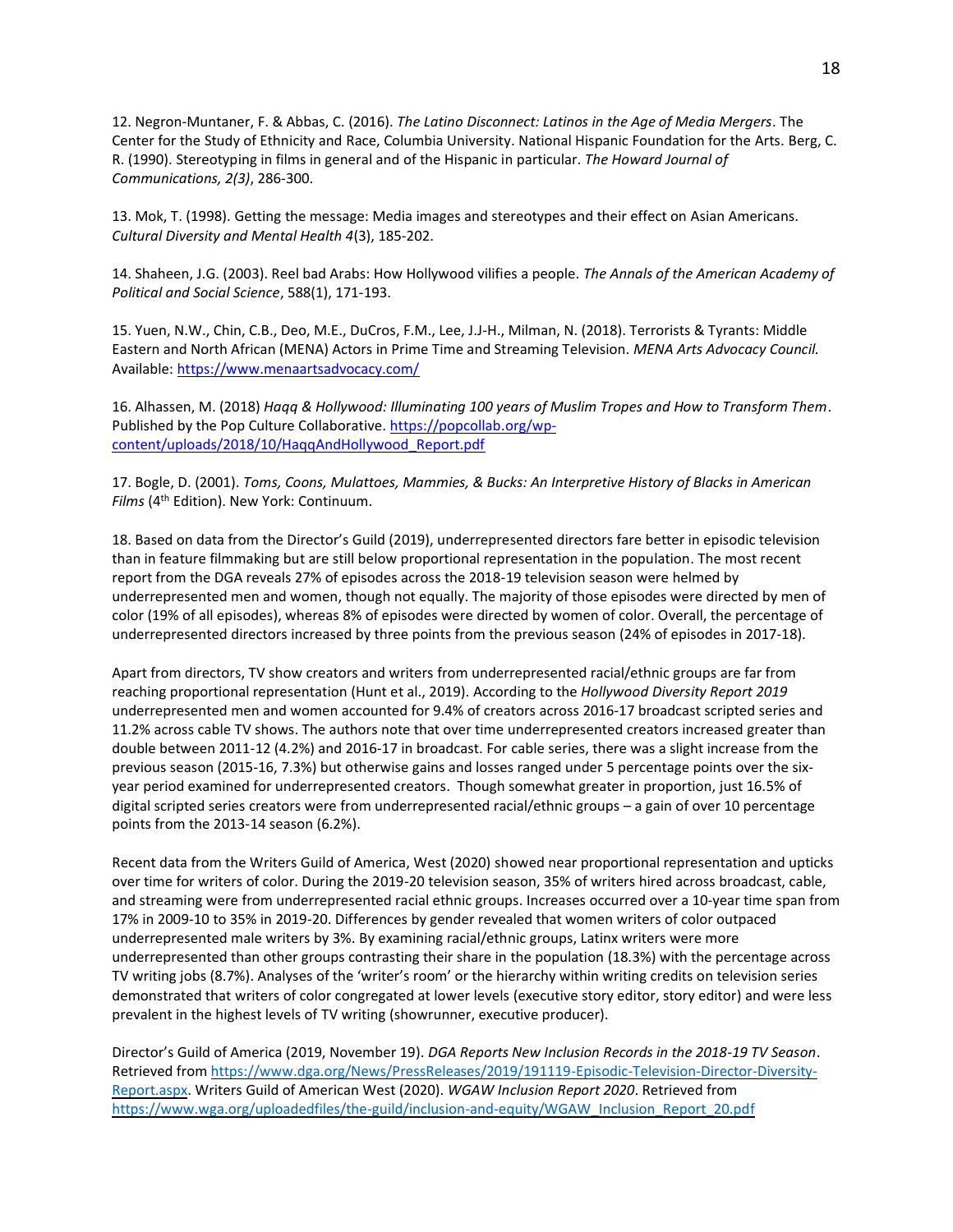19. Singh, A. (2009, 23 January). Slumdog's female director 'should be able to share Oscar.' *London Evening Standard.* [https://www.standard.co.uk/news/slumdog-s-female-director-should-be-able-to-share-oscar-](https://www.standard.co.uk/news/slumdog-s-female-director-should-be-able-to-share-oscar-6809470.html)[6809470.html](https://www.standard.co.uk/news/slumdog-s-female-director-should-be-able-to-share-oscar-6809470.html)

20. Pieper, K., Choueiti, M., & Smith, S.L. (2014). *Race & Ethnicity in Independent Film: Prevalence of Underrepresented Directors and the Barriers They Face*. Los Angeles, CA: Annenberg Inclusion Initiative. https://www.arts.gov/sites/default/files/Research-Art-WorksSundance.pdf.

21. The three Hispanic/Latina directors across the 1,300-film sample were Patricia Riggen, Melina Matsoukas, & Roxann Dawson.

22. Smith et al. (2020b). *Latinos in Film*. Unpublished raw data.

23. Positions that are 'below the line' refer to film crew outside of the director, writer, producer, and principal cast. The term references the physical line drawn on a film's budget during development, related to positions set prior to and after the beginning of principal photography. See page 228 of Squire, J. E. (2017). *The Movie Business Book*. (4th edition). United States: Taylor & Francis.

24. Smith, S. L., Choueiti, M., Choi, A., & Pieper, K. (2019b). *Inclusion in the Director's Chair: Gender, Race, & Age of Directors Across 1,200 Top Films from 2007 to 2018*. Annenberg Inclusion Initiative. [http://assets.uscannenberg.org/docs/inclusion-in-the-directors-chair-2019.pdf.](http://assets.uscannenberg.org/docs/inclusion-in-the-directors-chair-2019.pdf) Data presented in text are slightly different (less than 2 percentage points) than statistics listed in the January, 2019 report. The updated information includes unpublished raw data and reflects the final sample of the 100 top-grossing films released in 2018 once box office receipts were settled well into 2019.

25. Hunt, D., & Ramon, A. (2020). *Hollywood Diversity Report 2020: A Tale of Two Hollywoods*. University of California, Los Angeles. [https://socialsciences.ucla.edu/wp-content/uploads/2020/02/UCLA-Hollywood-Diversity-](https://socialsciences.ucla.edu/wp-content/uploads/2020/02/UCLA-Hollywood-Diversity-Report-2020-Film-2-6-2020.pdf)[Report-2020-Film-2-6-2020.pdf](https://socialsciences.ucla.edu/wp-content/uploads/2020/02/UCLA-Hollywood-Diversity-Report-2020-Film-2-6-2020.pdf)

26. Pieper et al. (2014). *Race & Ethnicity in Independent Film*.

27. Smith, S.L., Pieper, K., & Choueiti, M. (2014). *Exploring the Barriers and Opportunities for Independent Women Filmmakers Phase I and II.* Report prepared for Sundance Institute and Women in Film Los Angeles, Female Filmmakers Initiative. Smith, S.L., Pieper, K., & Choueiti, M. (2015). *Exploring the Careers of Female Directors: Phase III.* Report prepared for Sundance Institute and Women in Film Los Angeles Female Filmmakers Initiative. Los Angeles, CA. Smith, S.L., Pieper, K., Choueiti, M., & Case, A. (2015). *Gender & Short Films: Emerging Female Filmmakers and the Barriers Surrounding Their Careers.* Report prepared for LUNAFEST. Los Angeles, CA. Smith, S.L., Choueiti, M., Pieper, K., Clark, H., Case, A., Choi, A., & Yao, K. (2019). *Increasing Inclusion in Animation: Investigating Opportunities, Challenges, and the Classroom to C-Suite Pipeline.* Report prepared for Women in Animation.

28. The *class and wealth* barrier was mentioned specifically by 25% of participants in Pieper et al. (2014) and was exemplified by statements such as, *"I don't come from a family that has money that can support me if I'm not doing that great…I have friends who don't have a full-time job and they can dedicate their whole time to making their film and that's definitely, they have an advantage because they don't have to worry about the stresses of everyday life…"*

29. Smith et al. (2014). *Exploring the Barriers and Opportunities for Independent Women Filmmakers Phase I and II*.

30. Smith, S. L., Weber, R., Choueiti, M., Pieper, K., Case, A., Yao, K., & Lee., C. (2020c). *The Ticket to Inclusion: Gender and Race/Ethnicity of Leads and Financial Performance Across 1,200 Popular Films.* ReFrame & USC Annenberg Inclusion Initiative.<http://assets.uscannenberg.org/docs/aii-2020-02-05-ticket-to-inclusion.pdf>